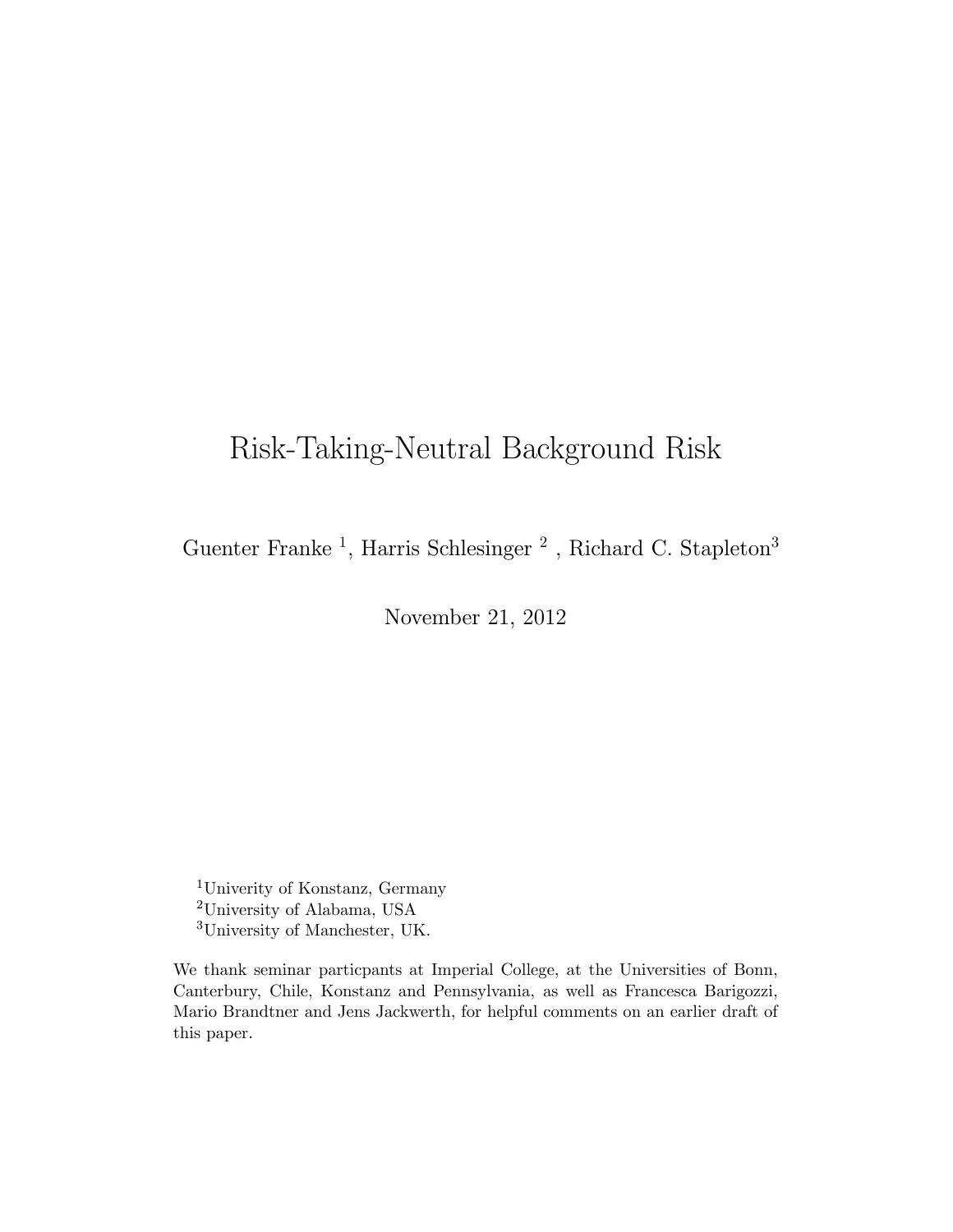#### Abstract

We define a class of risk-taking-neutral (RTN) background risks. These background risks have the property that they will not alter decisions made with respect to another risk, for individuals with HARA utility. If we wish to compare a decision made with and without some exogenous background risk, it is often easier to compare the decision made to one made with a RTN background risk. We use this methodology to prove and extend a wellknown theorem about dynamic investment strategy, due to Mossin (1968a). We also use this methodology to analyze investment behavior in the presence of an income tax as well as to analyze investment behavior in the presence of particular types of background risks.

Keywords: background risk, HARA utility, income tax, portfolio choice, risk vulnerability

JEL classification: D81,G11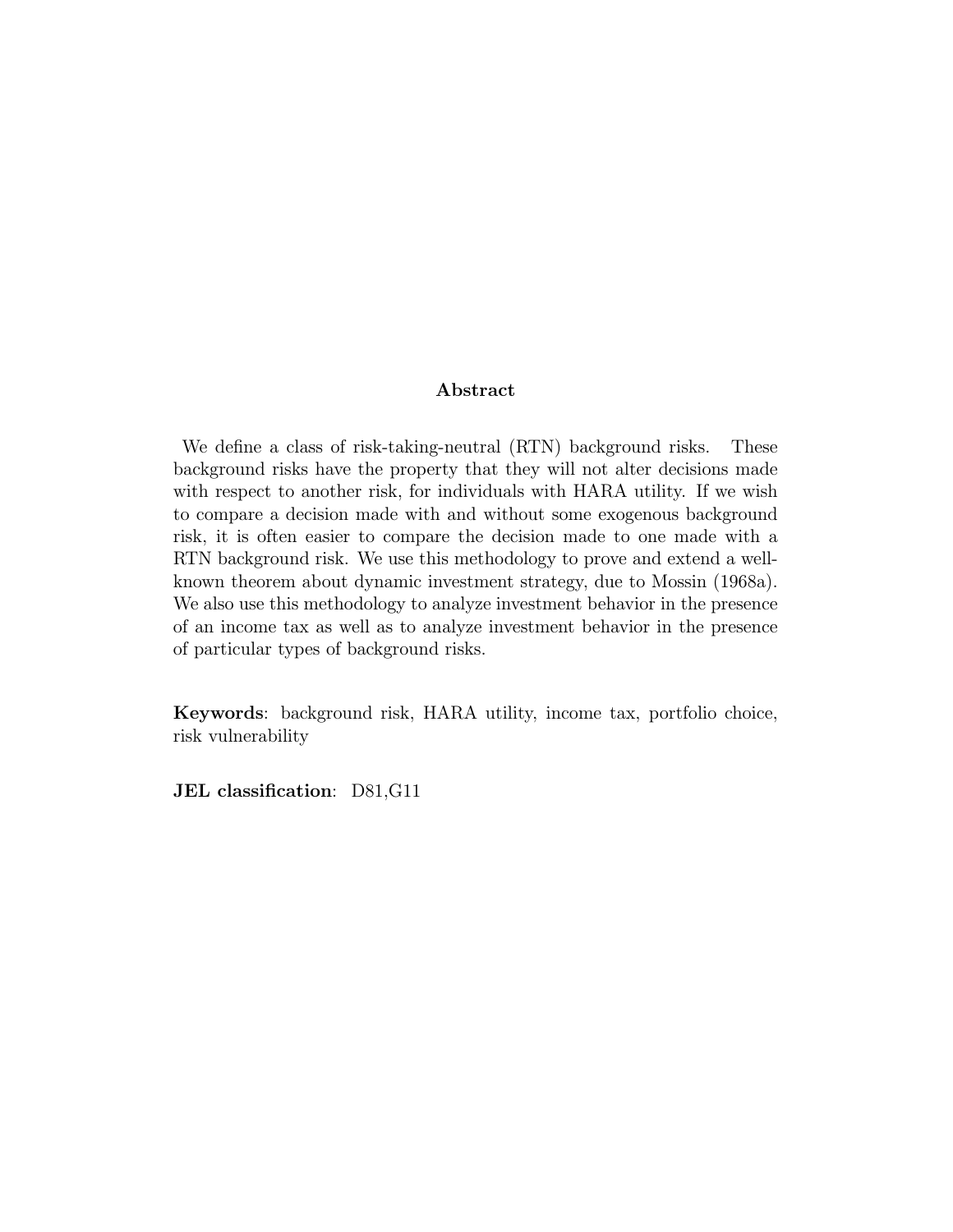.

#### 1 Introduction

Consider an individual who must make an economic decision in the face of risk. For example, the individual might be an investor deciding on how to allocate wealth between a risky and a risk-free asset. Alternatively, the individual might be deciding on how to insure or how to otherwise hedge a risky asset. Typically, such a decision is modeled in isolation, where there is only the one source of risk. For the sake of clarity, we will refer to this risk as the "primary risk." However, more realistically, there are other risks that are also faced by the individual. One type of such risk is often referred to as a "background risk," meaning that there is no market for trading directly on this second risk. One question that has been given considerable attention in the literature is "how does the presence of this background risk affect behavior towards the primary risk?" Obviously, many types of dependence between the risks might be indirectly treated via trading on the primary risk. For example, contracts on the primary risk might partially mitigate effects of the background risk via "cross hedging" techniques. However, even in cases where such techniques are not possible, such as when the two risks are independent, it is now well known that a background risk can still affect decisions about the treatment of the primary risk.<sup>1</sup>

<sup>&</sup>lt;sup>1</sup>This line of research began with Kihlstrom et al. (1981), Ross (1981) and Nachman (1982). These papers all considered one individual who was more risk averse than another with resepect to the primary risk and examined whether the individual remained more risk averse (with respect to the primary risk) in the presence of such a background risk. Doherty and Schlesinger (1983) showed how such a background risk might affect an individual's decision towards the primary risk. Good summaries of how such background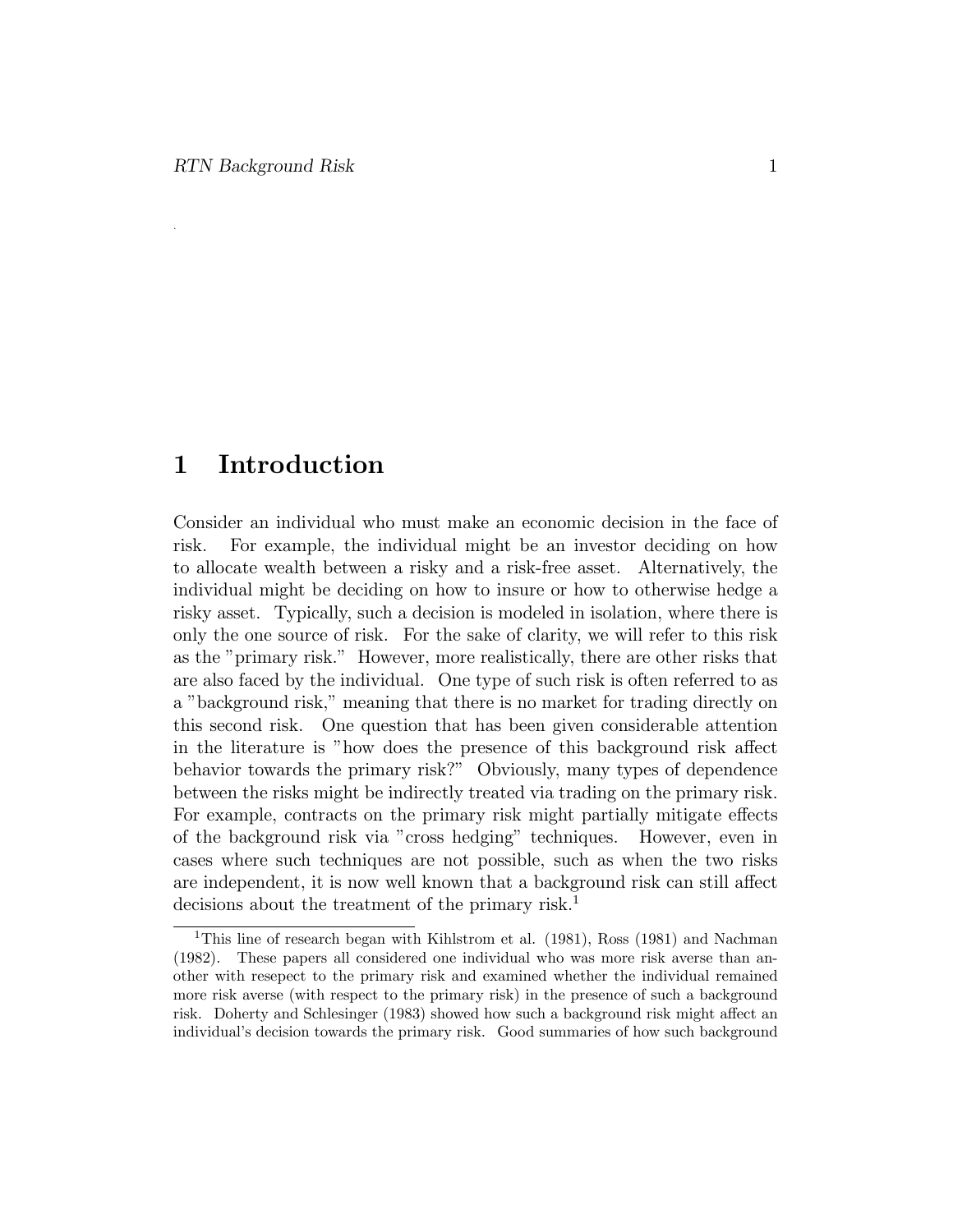For example, one might hypothesize that an independent additive zero-mean background risk will lead to less risk taking with respect to the primary risk. However, as shown by Gollier and Pratt (1996), risk aversion alone is not sufficient to guarantee such behavior. Preferences that do guarantee such behavior are labeled as "risk vulnerable" by Gollier and Pratt (1996), who also derive the tedious necessary and sufficient conditions that lead to such behavior. Luckily, relevant sufficient conditions are much easier to satisfy. A few papers have looked at cases where the two risks are not independent, but these cases are usually quite restrictive.<sup>2</sup> As another illustration, consider investment decisions modelled in a world without taxes. How would the inclusion of an income tax affect investment strategy?

In this paper, we define a class of "risk-taking-neutral" (RTN) background risks for an individual with preferences that satisfy "hyperbolic absolute risk aversion" (HARA). For an individual with HARA utility, a RTN background risk will not affect decisions made about the primary risk. Confining our analysis to the HARA class is not too severe of a restriction, since the closure of the HARA class of utility includes most all of the commonly used utility functions, including constant absolute risk aversion (CARA), constant relative risk aversion (CRRA) and quadratic utility. The importance of the HARA class within nance includes it's equivalence to the set of utility functions allowing for two-fund separation in portfolio choice, as shown by Cass and Stiglitz (1970). Moreover, the HARA class of utility allows for dynamic portfolio choices to be made somewhat myopically, "as if" future period returns were all risk-free. See Mossin (1968a) and Gollier (2001). Indeed, we will prove Mossin's (1968a) main result later in the paper, as an example of a risk-taking-neutral background risk.

Although our class of RTN background risks is fairly simple to construct, such background risks might not resemble many exogenous background risk that occurs naturally within an economy. However, these RTN background risks can often serve as a benchmark. In particular, in many situations, a canonical type of background risk can be compared to a member of the RTN class in such a way as to predict qualitative changes in risk-taking behavior

risks embed into economic and financial decisions can be found in Campbell and Viceira (2002) and Gollier (2001).

 ${}^{2}$ See, for example, Dana and Scarsini (2007).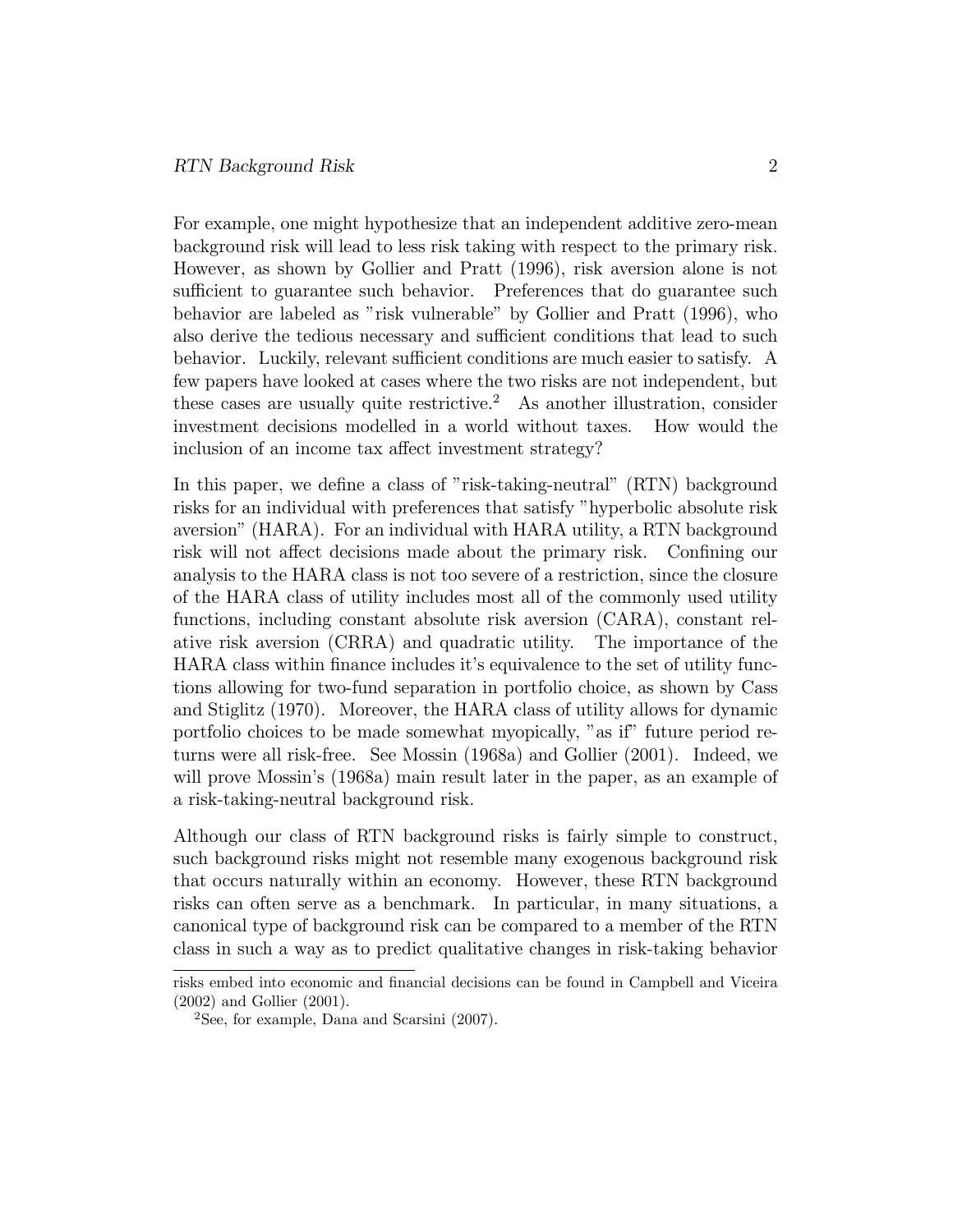towards the primary risk. Indeed, it might be more difficult to compare this canonical background risk directly to a world no background risk. The comparison with a suitably chosen RTN background risk might make the economic analysis much simpler.

We begin the next section with a description of our class of RTN background risks within the class of HARA utility. We next show how several examples of background risks can be analyzed via comparison to our RTN class of background risks. In particular, we examine portfolio choice in a few different settings.

Section 3 first shows how a famous result about dynamic portfolio choice, due to Mossin (1968a), follows in straightforward manner using RTN background risk. We also show how Mossin's result can be extended to certain cases in which the future risk-free rate is unknown at the time current portfolio decisions must be made. Section 4 examines the effect of an income tax on optimal portfolio choice and shows how it can be easily modelled using our RTN background risk. The result is also extended to a world in which the tax rate is random in the sense of being unknown at the time investment decisions must be made.

In section 5, we consider an independent, additive, zero-mean background risk, as in Gollier and Pratt (1996). By choosing an appropriate RTN background risk, which by construction does not affect investment decisions, we can easily show the logic behind the Gollier and Pratt result. In section 6, we provide a more general result showing how the RTN class of background risks can be used as a benchmark to predict qualitative changes in investment when wealth is subjected to an exogenous background risk that is linearly dependent on one's portfolio wealth. We conclude by summarizing our results as well as noting some of their limitations.

#### 2 Risk-Taking-Neutral Background Risk

Consider a risk-averse individual with random wealth  $\tilde{x}$  (the "primary risk") who maximizes her expected utility of terminal wealth . We assume that utility belongs to the so-called hyperbolic-absolute-risk-aversion (HARA) class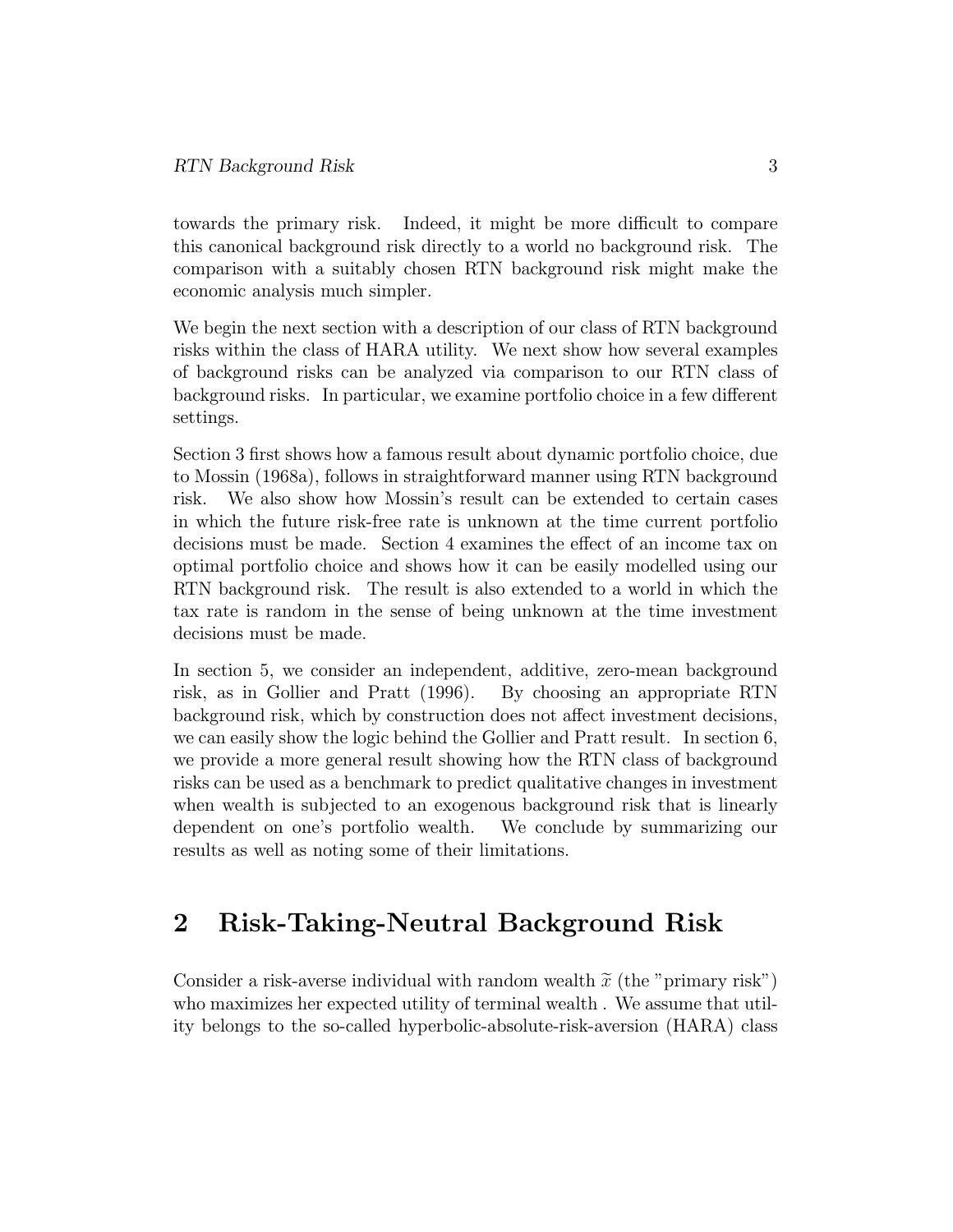of utility, where we can express utility as

$$
u(x) = \frac{1}{B-1}(A+Bx)^{1-\frac{1}{B}},
$$
\n(1)

where  $B \neq 0$ ,  $B \neq 1$  and  $A + Bx > 0$ . Risk tolerance for this class of utility is linear:

$$
\frac{-u'(x)}{u''(x)} = A + Bx.\tag{2}
$$

Note that this class of utility includes constant relative risk aversion  $(A = 0)$ and quadratic utility  $(B = -1)$ . If A is positive negative, preferences exhibit increasing  $\left[\right]$  decreasing relative risk aversion. If B is positive  $\left[\right]$  negative preferences exhibit decreasing [increasing] absolute risk aversion.<sup>3</sup>

We assume that the random wealth  $\tilde{x}$  is endogenous in that the individual can engage in market activity affecting the distribution of terminal wealth. For the sake of concreteness, we will consider the so-called standard portfolio problem: the individual allocates her wealth between a risky asset and a risk-free asset. We assume that the expected risky return is higher than the risk-free return. From standard portfolio-choice analysis, we know that a risk-averse individual always invests a positive amount in the risky asset when its expected payoff per dollar invested is higher than the payoff on the risk-free asset. Moreover, a more risk-averse individual would always invest less in the risky asset, ceteris paribus.

We now suppose that the investor faces a second risk  $\tilde{y}$ , the so-called "background risk" for which there is no market available for trading and/or hedging. Final wealth is denoted as  $\tilde{x}+\tilde{y}$ . The question addressed in this paper is whether or not we can predict that the individual take less [or more] risk with respect to the primary risk  $\tilde{x}$  in the market in the presence of background risk  $\widetilde{y}$ .

To facilitate answering such a question, we define the class of risk-takingneutral (RTN) background risks to be any background risk of the following form

$$
\widetilde{z}(x) = (k + \widetilde{\varepsilon})(\frac{A}{B} + x),\tag{3}
$$

<sup>&</sup>lt;sup>3</sup>It also is straightforward to show, using L'Hospital's rule, that such utility approaches constant-absolute-risk-aversion (CARA) utility as  $B \to 0$ ,  $u(x) = -e^{-\theta x}$ , with  $\theta = \frac{1}{A}$ . Also, utility approaches log utility,  $u(x) = \ln x$ , if  $A = 0$  and  $B \to 1$ .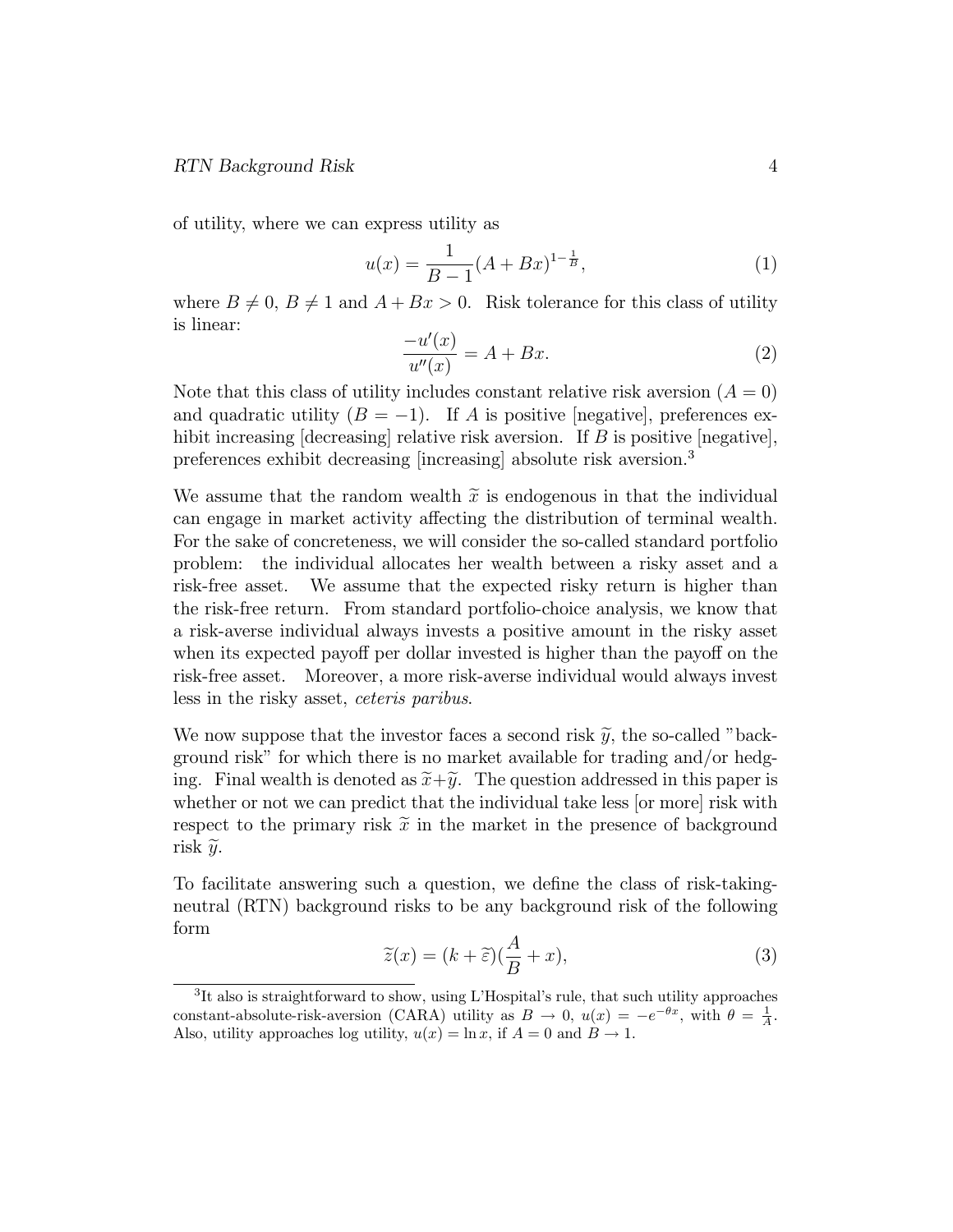where  $k \in \mathbb{R}$  and the random variable  $\tilde{\varepsilon}$  is statistically independent of the random variable  $\tilde{x}$ , with  $E\tilde{\epsilon}=0$ , where E denotes the expectation operator. Also, since HARA requires  $A + B(x + z) > 0$ , we assume that  $1 + k + \varepsilon > 0$ for all values of  $\varepsilon$ . Note that we allow for the possibility that  $\tilde{\varepsilon}$  is degenerate, with variance zero. Although  $\tilde{\varepsilon}$  and  $\tilde{x}$  are statistically independent by assumption,  $\tilde{\varepsilon}$  and  $\tilde{\varepsilon}$  are statistically dependent by construction. Indeed, there is a particular type of linear dependence between  $\tilde{z}(x)$  and  $\tilde{x}$ .

It is important to note that our construction of  $\tilde{z}$  is parametric, based on the parameters in the decision maker's utility function  $u$ . It is also important to note that only the ratio  $\frac{A}{B}$  matters in our construction. This is important since our definition of HARA in  $(1)$  is unique only up to an affine transformation of u.

To see the effect of  $\tilde{z}$  on decisions made about the primary risk  $\tilde{x}$ , we consider the so-called derived utility function<sup>4</sup> for an arbitrary background risk  $\tilde{z}$ :

$$
v(x) \equiv Eu(x + \tilde{z}).\tag{4}
$$

For  $\tilde{z}$  belonging to the RTN class of background risk, we obtain

$$
v(x) = E\left[\frac{1}{B-1}((A+Bx)(1+k+\tilde{\varepsilon}))^{1-\frac{1}{B}}\right] = E(1+k+\tilde{\varepsilon}))^{1-\frac{1}{B}} \cdot u(x). (5)
$$

In other words, the derived utility  $v(x)$  is a positive constant,  $E(1+k+\tilde{\varepsilon})^{1-\frac{1}{B}}$ , multiplied by utility  $u(x)$ . Since  $\tilde{\varepsilon}$  is statistically independent of  $\tilde{x}$ , decisions made about the primary risk  $\tilde{x}$  in the presence of background risk are identical to decisions on  $\tilde{x}$  without background risk, but using the derived utility function  $v$  in place of  $u$ . That is

$$
Ev(\widetilde{x}) = Eu(\widetilde{x} + \widetilde{z}) = E(1 + k + \widetilde{\varepsilon})^{1 - \frac{1}{B}} \cdot Eu(\widetilde{x}).
$$
\n(6)

In any generic type of decision problem about  $\tilde{x}$ , we can interpret the firstorder conditions as setting marginal benets equal to marginal costs, for changes in the decision variable, where benets and costs are given in terms

<sup>4</sup>See Kihlstrom et al. (1981), who refer to this function as the indirect utility function, and Nachman (1982). Note also that this background risk contains a mixture of an additive and multiplicative background risk. See, for example, Franke et al. (2011).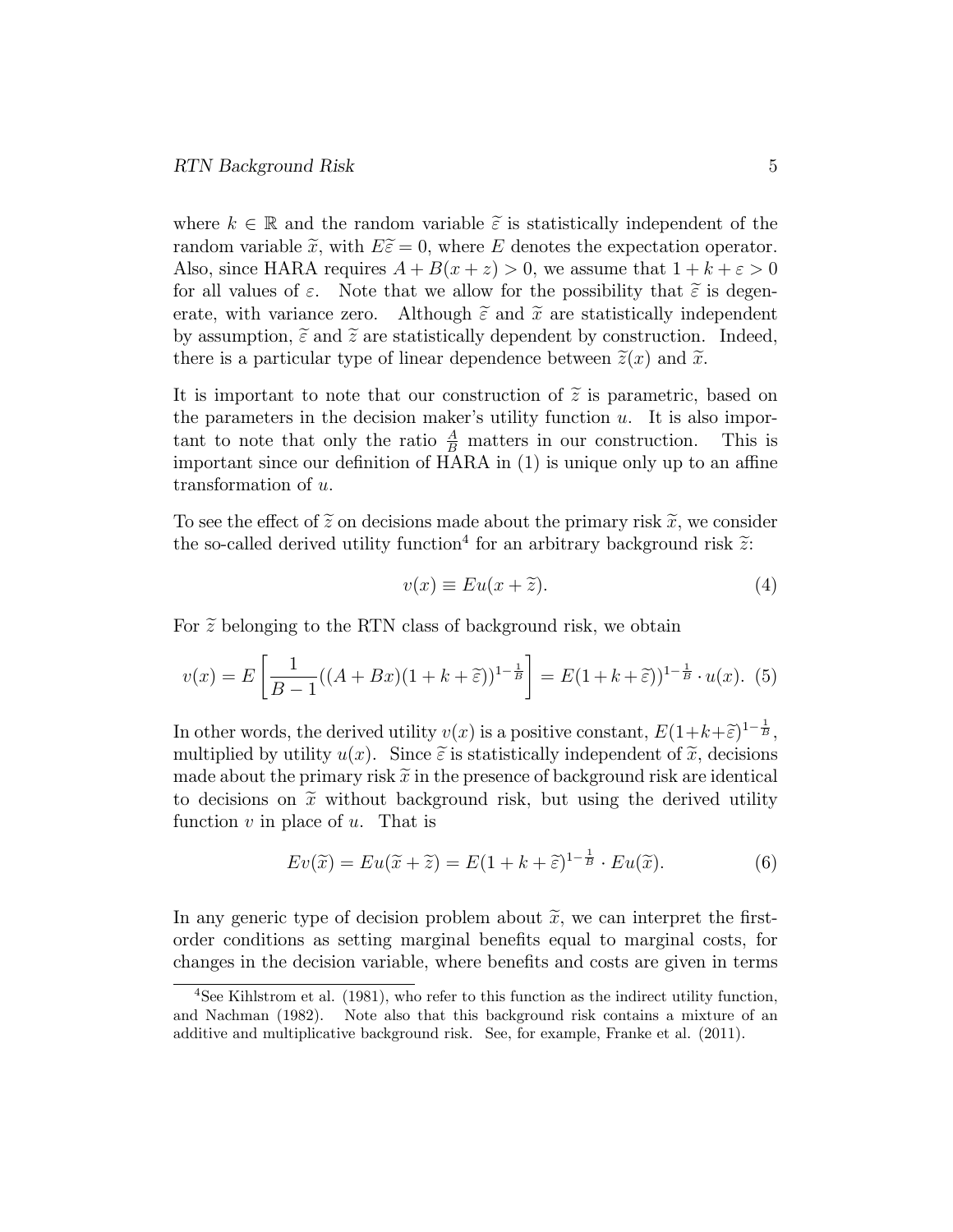of marginal utility. Since both marginal benets and marginal costs are simply scaled by the common multiplicative factor  $E(1 + k + \tilde{\epsilon})^{1-\frac{1}{B}}$  in the presence of  $\tilde{z}$ , the optimal decision remains unchanged. It is important to note that we are not claiming that preferences are unaffected by  $\tilde{z}$ . If  $E(1 + k + \tilde{\varepsilon})^{1 - \frac{1}{B}} < 1$ , then the individual is worse off when background risk  $\tilde{z}$ is present. If the inequality is reversed, the individual is better off. However, decisions made about  $\tilde{x}$  are not affected whether  $\tilde{z}$  is present or not, hence our terminology "risk-taking-neutral background risk."

Note that the RTN class defined in  $(3)$  is not an exclusive list of all the background risks with no effect on decision making. As one example consider our RTN background risk for quadratic utility  $(B = -1)$ , which gives a multiplicative affine transformation. But with quadratic utility, an independent zero-mean background risk yields an additive dead weight loss to expected utility. Thus it also does not affect economic decisions made on  $\tilde{x}$ . The point is that our definition of the RTN class of background risks is not an exclusive set of background risks that yield no effect on decisions. However, as we demonstrate below, the RTN class defined here can prove quite useful in analyzing decisions made under uncertainty.

The types of background risk  $\tilde{y}$  that a decision might face will not typically belong to the class of risks given by (3) above, although it certainly might. In the case where  $\tilde{y}$  belongs to the RTN class our conclusion is simple: the individuals makes the same choice with or without the background risk  $\tilde{y}$ . But in the more typical case where the background risk  $\tilde{y}$  does not belong to the RTN class, we will show how an appropriately chosen RTN background risk can provide a benchmark. By comparing this RTN background risk to  $\widetilde{y}$ , one might be able to make a simple comparison how decisions will change. In other words, it might be easier to compare a decision made in the presence of an actual background risk against an RTN background risk than against no background risk. And by construction of the RTN class, the latter two yield the same optimal decisions. The rest of the paper provides a few examples of how RTN background risks can be used in different settings.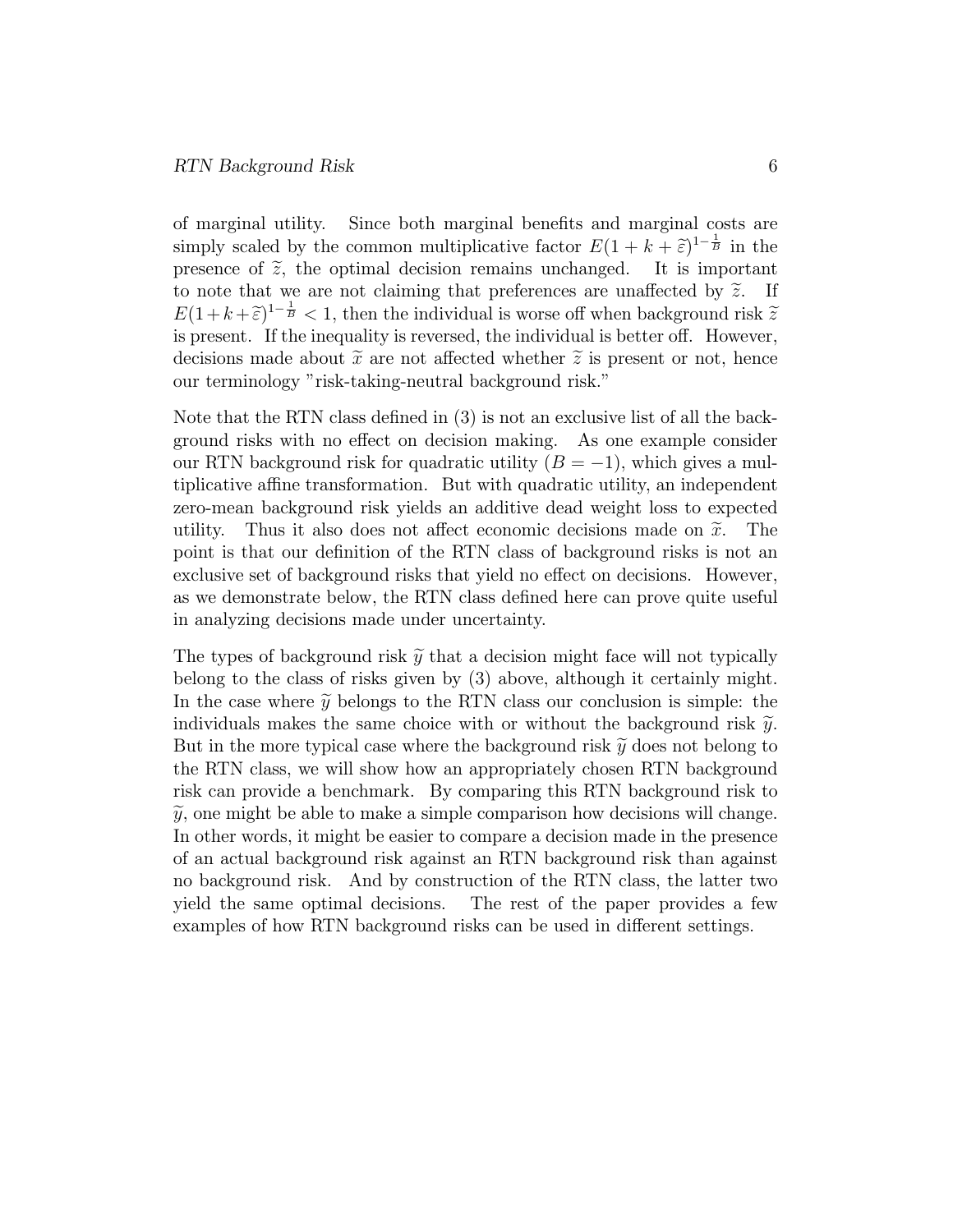#### 3 Mossin's Partial Myopia

For the sake of clarity, we consider a particular choice problem; namely the choice of allocating wealth between a risky and a risk-free asset. To this end, let  $w$  denote the initial wealth of the individual who must decide on the amount of wealth a to invest in the risky asset, with the remaining wealth  $w - a$  invested in the risk-free asset. The gross return on the risk-free asset is denoted as  $R_f \geq 1$ , whereas the risky asset's gross return is denoted by the random variable  $\tilde{R}$ , where we assume that  $\tilde{R} \geq 0$  and  $E\tilde{R} > R_f$ . This last assumption guarantees that the optimal investment in the risky asset  $a*$ will be strictly positive.

The objective of the investor for a single period is to choose  $a$  to maximize expected utility :

$$
\max Eu(\widetilde{x}(a)) \equiv Eu(wR_f + a(\widetilde{R} - R_f)) = \int_0^\infty u(wR_f + a(R - R_f))dF(R),\tag{7}
$$

where  $F$  denotes the distribution function for risky returns.

Mossin (1968a) considers a simple two-period dynamic portfolio problem under HARA preferences. The investor decides at date  $t = 0$  how to invest her wealth in a portfolio consisting of a risky asset and a risk-free asset. At the end of the first period, at date  $t = 1$ , the investor can then optimally reinvest her realized wealth, i.e. she can "rebalance" her portfolio. At the end of the second period, at date  $t = 2$ , the investor then realizes and consumes her final wealth. We assume that returns on the risky asset are statistically independent in each period and that the risk-free rate at date  $t = 1$ , i.e.  $R_f$ , is known by the investor at date  $t = 0$ .

The standard approach to solving such a problem over two periods requires a method such as dynamic programming and solving the program "backwards" in time. However, Mossin shows that the first-period investment decision can actually be solved assuming that one hundred percent of wealth will be invested in the risk-free asset at date  $t = 1$ , which Mossin calls "partial myopia." Of course, in the special case where  $R_f = 1$  at date  $t = 1$ , such as assumed in Gollier (2001), we then have complete myopia: the investment in the first period is the same as if no second period investment was available.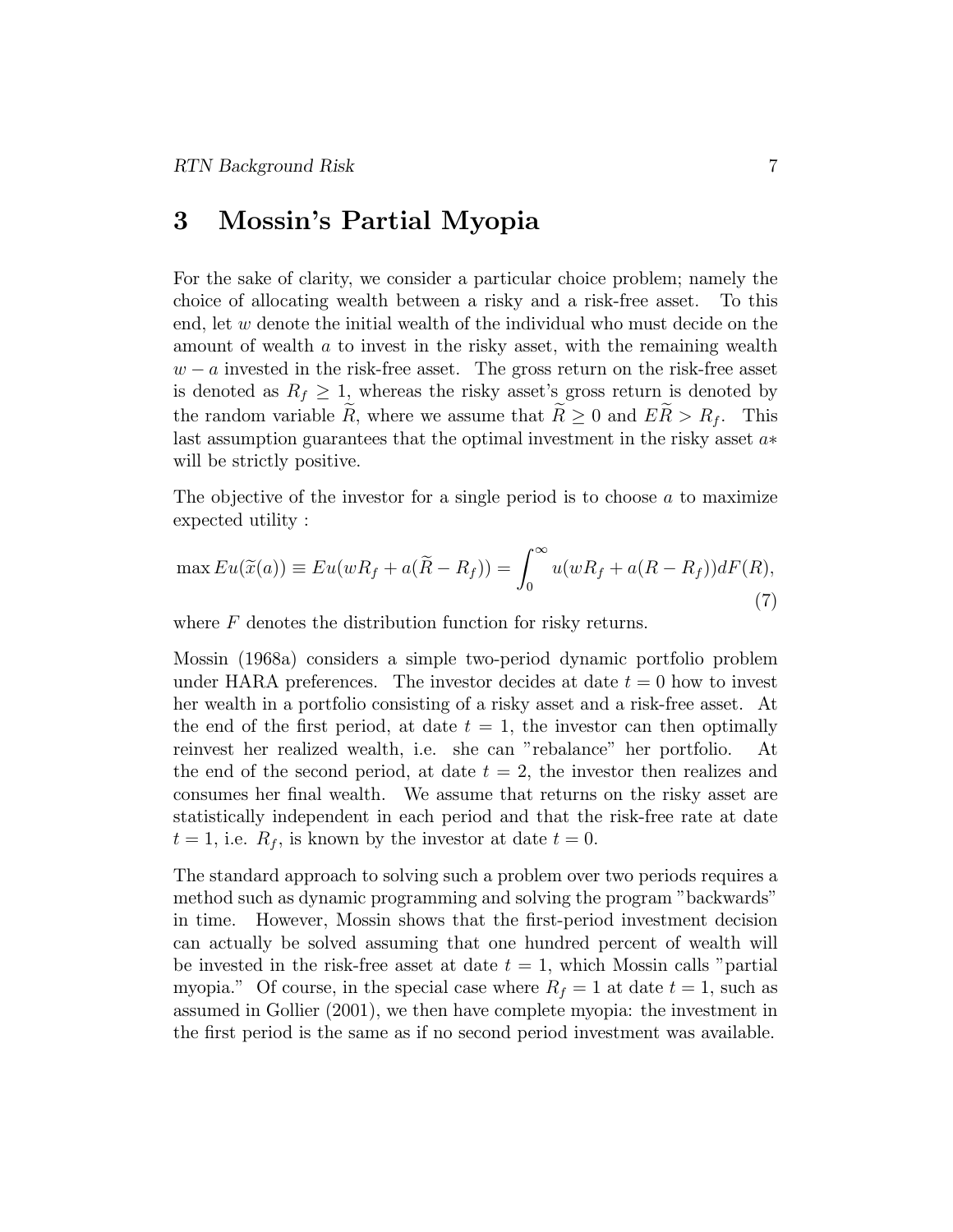Note that the ability to invest in both a risk-free and a risky asset at date  $t =$ 1 is not without consequence. Investor welfare will increase when the risky asset is also available. But Mossin's Theorem tells us that the availability of the risky asset will not alter the investor's portfolio decisions made in the first period.

To establish Mossin's result using RTN background risk, we require the following Lemma, which is a well-known result and is proven, for example, in Gollier(2001, p. 58).

Lemma: Consider the solution to the standard portfolio problem (7) when preferences exhibit HARA. Let  $\hat{a}$  denote the solution to

$$
E[(1+B\widehat{a}(\widetilde{R}-R_f))^{-\frac{1}{B}}(\widetilde{R}-R_f)]=0.
$$
\n(8)

Then the solution to (7) satisfies  $a* = \hat{a}(A + BwR_f)$ .

We can now prove Mossin's result.

**Theorem (Mossin):** Consider the two-period investment problem under HARA utility, where the returns on the risky asset are independent between the two periods. At date  $t = 0$  the investor chooses an investment in the risky asset that is identical to the one she would choose if all wealth at date  $t = 1$  was invested in the risk-free asset.

**Proof:** Suppose the investor chooses her investment in the risky asset,  $a_0$ , at date  $t = 0$  under the assumption that all wealth will be re-invested at the risk-free rate. Let  $\tilde{w}_1$  be a random variable denoting her wealth at date  $t = 1$ under this investment strategy. Now, consider a change in her re-investment strategy to account for the opportunity to invest in a risky asset at date  $t = 1$ . We let  $R_2$  denote the risky return for this risky asset and assume it is independent from the distribution of first-period returns, i.e. we assume that  $\tilde{w}_1$  and  $R_2$  are statistically independent random variables.

From the Lemma, it follows that the optimal re-investment in the risky asset at date  $t = 1$  is  $a_1 = \hat{a}(A + Bw_1R_f)$  for any realized wealth  $w_1$ . Viewed at date  $t = 0$ , the investor's random wealth at date  $t = 2$  is thus

$$
\widetilde{w}_2 = \widetilde{w}_1 R_f + a_1 (R_2 - R_f) \n= \widetilde{w}_1 R_f + \widehat{a} (A + B \widetilde{w}_1 R_f) (\widetilde{R}_2 - R_f).
$$
\n(9)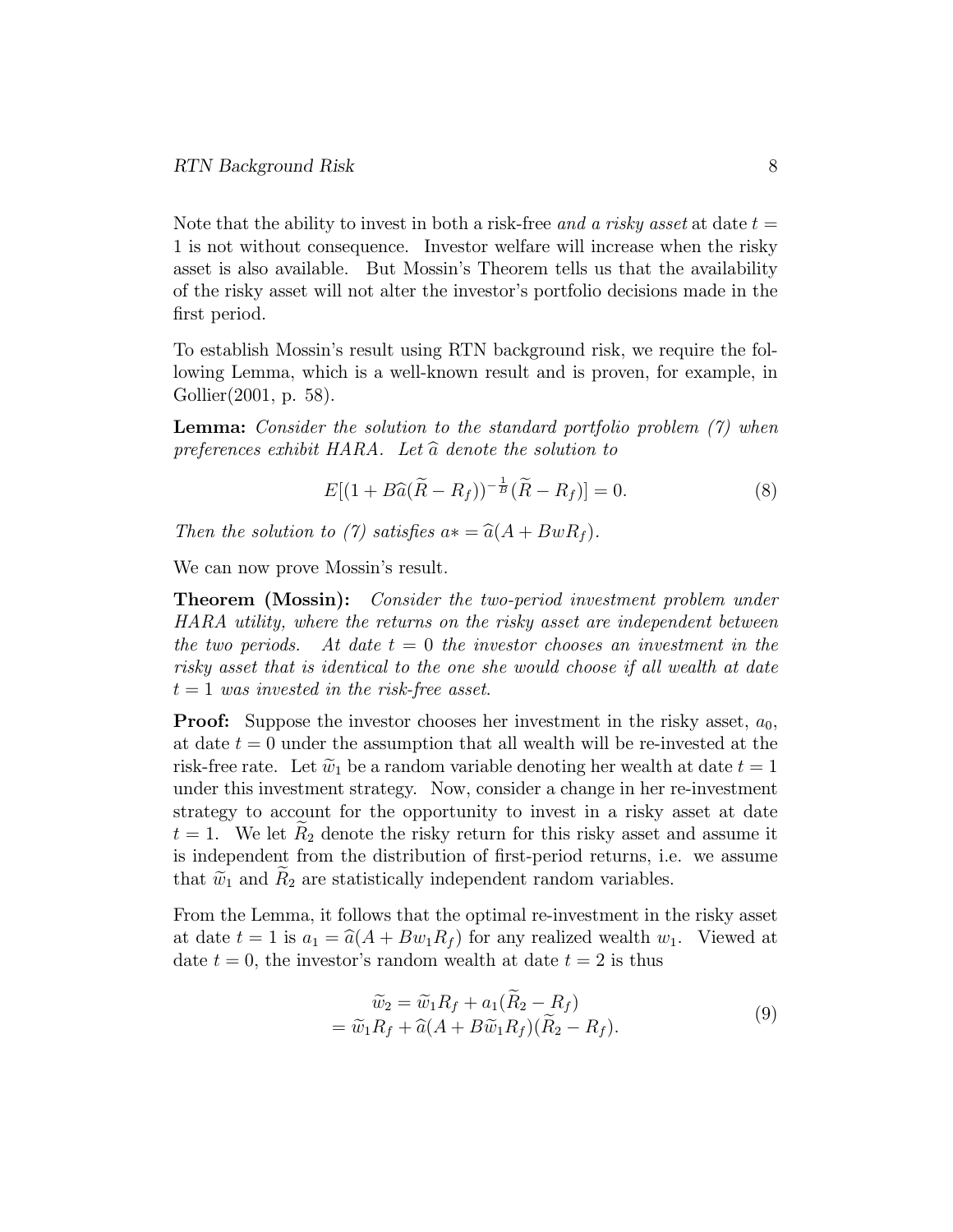Compared to investing all proceeds in the risk-free asset, the additional risk for this re-investment strategy is thus  $[\widehat{a}(R_2-R_f)](A+B\widetilde{w}_1R_f)$ . Since  $\widetilde{w}_1$  and  $R_2$  are independent, this additional risk is easily seen to be a RTN background risk of the form  $\widetilde{z}(x) = (k + \widetilde{\epsilon})(\frac{A}{B} + x)$ , with  $x \equiv w_1 R_f$ ,  $\widetilde{\epsilon} \equiv \widehat{a}B(\widetilde{R}_2 - E\widetilde{R}_2)$ and  $k \equiv \hat{a}B(ER_2 - R_f)$ . Hence, at date  $t = 0$ , maintaining the strategy of investing  $a_0$  in the risky asset is still optimal.  $Q.E.D.^5$ 

It is interesting to note that we have no apparent background risks in Mossin's setting. Rather, we viewed  $\tilde{w}_1R_f$  as being optimal when future investment was all risk-free; and then we simply observed that allowing for future risky investment looked no different than adding a RTN background risk.

Our methodology can also be used to extend Mossin's Theorem to account for a risk-free rate at date  $t = 1$  that is stochastic, when viewed from date  $t = 0$ . At date  $t = 0$ , when the investor makes her initial portfolio decision, she does not know what the risk-free rate will be when she rebalances her portfolio at date  $t = 1$ . A date  $t = 0$ , the risk-free rate in the second period is viewed as random  $R_f$ . To make our extension, we do require that  $R_2 - R_f$ is not only independent of  $\widetilde{R}_1$ , but that the excess return  $\widetilde{R}_2 - \widehat{R}_f$  is identical for each realized risk-free rate  $\hat{R}_f$ .<sup>6</sup>

To show that Mossin's result also holds in this case, we first note that  $\hat{a}$  in this case remains a constant. This follows by noting that  $\hat{a}$  in this case is defined as in (8), but using  $R_2 - R_f$ . Thus  $\hat{a}$  is well defined and is independent of the realized risk-free rate  $R_f$ . At date  $t = 1$ , the investor rebalances her portfolio as in equation (9) based on her realized risk-free rate, i.e.

$$
\widetilde{w}_2 = \widetilde{w}_1 \widehat{R}_f + \widehat{a}(A + B\widetilde{w}_1 \widehat{R}_f)(\widetilde{R}_2 - \widehat{R}_f).
$$
\n(10)

The proof then proceeds as above, but with  $k = \hat{a}B(E\tilde{R}_2 - \hat{R}_f)$ .

<sup>&</sup>lt;sup>5</sup>Note that for the special case of constant relative risk aversion (CRRA), which requires  $A = 0$ , we obtain complete myopia. This follows easily from the Lemma since  $a_1$  is then simply a multiple of  $w_1$ , so that  $a_1/w_1$  is constant, as is well known from Merton (1971).

<sup>&</sup>lt;sup>6</sup>So, for example, if the risk-free rate at date  $t = 1$  is 100 basis points higher, the distribution for  $R_2$  concurrently shifts up by 100 basis points as well.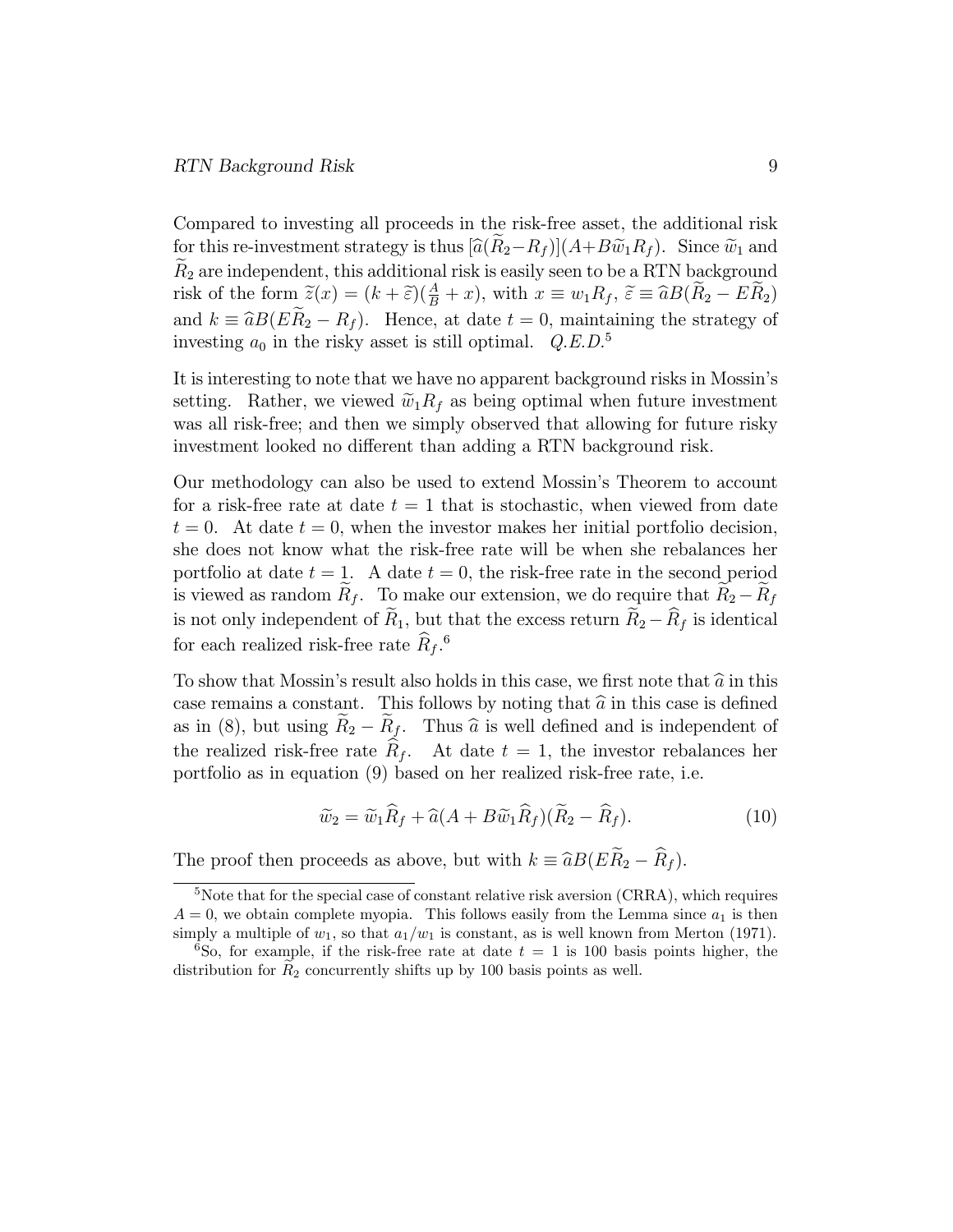## 4 Portfolio Choice and Taxes

In many circumstances, portfolio wealth is modified by some exogenous effect. One example is taxes. In this section, we show how our RTN background risks can be used to re-examine and extend an age-old problem in public finance: the question of how taxes affect investment in risky assets. Although there has been much research on the effects of taxes on portfolio choice over the years, most of it has focussed on the effects of differing tax rates for different asset classes. But some early research has focused on the effects of a simple 
at-rate income tax on portfolio choice. Here we consider a theoretical model where there is a fixed tax rate on one's income. We show how, under fairly broad circumstances, an income tax will increase the investment in the risky asset. Unlike Mossin (1968b) and others, who assume that the income tax is only on earnings above the risk-free rate, we assume that the tax also applies to one's risk-free earnings. We extend the extant results further by considering a model with a random tax rate: the case where the tax rate is uncertain at the time portfolio choices are made.

Domar and Musgrave (1944) were the first to consider this problem. They argued, against conventional wisdom at the time, that income taxes were most likely to increase investment in risky assets, rather than decrease it. The basic model was formalized in an expected-utility setting by Mossin  $(1968b)$  and by Stiglitz  $(1969).<sup>7</sup>$ 

Consider first the case of a wealth tax, with tax rate  $t$ . That is, the individual must pay a fixed percent of her final wealth as a tax. We analyze this wealth tax first, and then use our results to consider an income tax.

To analyze the effect of a wealth tax by using a RTN background risk, we proceed using three basic steps:

 $(1)$  starting from a world with no taxes, we first make an "appropriate choice" of RTN background risk  $z(x)$ ,<sup>8</sup>

<sup>7</sup>See Sandmo (2010) for an excellent summary, discussion and extension of these early results.

<sup>&</sup>lt;sup>8</sup>Although  $z(x)$  is deterministic for a given wealth x, we retain the terminology "background risk," since  $z(\tilde{x})$  is stochastic, once  $\tilde{x}$  is random.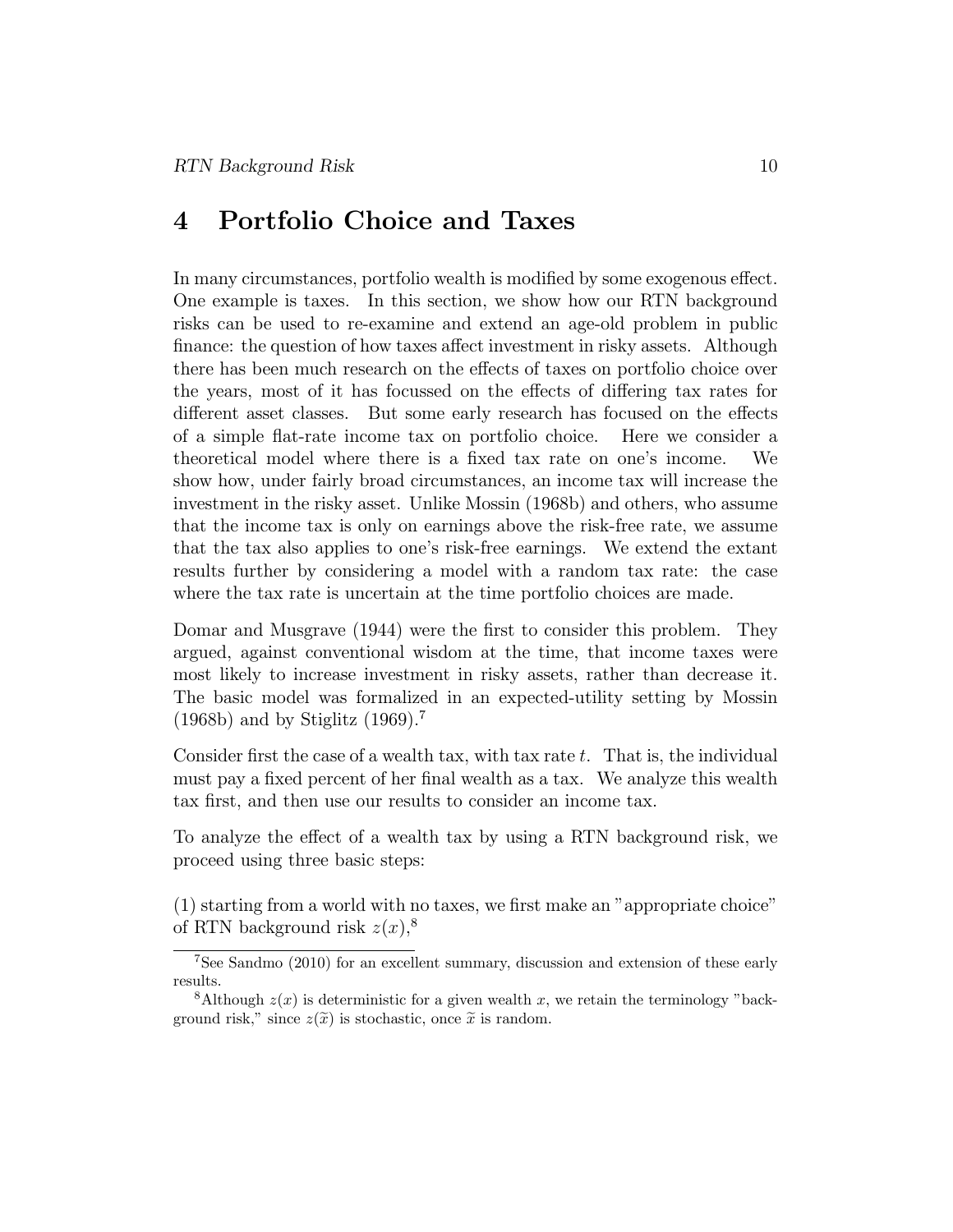(2) we apply the fact that portfolio choices made with wealth  $\tilde{x} + \tilde{z}$  are no different than those made with wealth  $\tilde{x}$ , and

(3) we then compare choices made in a world with taxes to  $\tilde{x} + \tilde{z}$ .

This third step is hopefully easier than comparing choices in a world with taxes to  $\tilde{x}$  alone.

To implement step 1 in our analysis, consider the following RTN background "risk":  $z(x) = -t(\frac{A}{B} + x)$ , where  $0 < t < 1$ . In other words, we let  $\tilde{\epsilon}$  be identically zero and define  $k \equiv -t$ . Although t is simply a parameter in this definition, we eventually will want  $t$  to denote the tax rate, when we move to step 3. Indeed, we choose this particular  $z(x)$  because it differs in absolute value from the wealth tax  $tx$  by a constant.

Since  $0 < t < 1$ , our constraint that  $(1 + k + \varepsilon) > 0$  is trivially satisfied. Obviously, in this example  $z$  is not random for a fixed level of wealth  $x$ . But since  $z(\tilde{x})$  varies with  $\tilde{x}$ , we will still refer to z as a RTN "background risk," since  $z$  satisfies our definition  $(3)$ .

In this case we obtain

$$
Eu(\widetilde{x} + \widetilde{z}) = (1 - t)^{1 - \frac{1}{B}} \cdot Eu(\widetilde{x}).
$$
\n(11)

Note that we can write total random wealth in this case as

$$
\widetilde{x} + \widetilde{z} = \widetilde{x}(1 - t) - t\frac{A}{B}.\tag{12}
$$

Recall that, by construction, as is clear from (11), the optimal choice of investment in the risky asset  $a*$  is the same both with and without the background risk  $\tilde{z}$ . This is step 2.

We can now make the step 3 comparison, which is quite simple. Using (12) we can write after-tax wealth as follows:

$$
\widetilde{x}(1-t) = (\widetilde{x} + \widetilde{z}) + t\frac{A}{B}.\tag{13}
$$

We assume for now that  $B > 0$  and first consider the case where  $A = 0$ , so that we have CRRA. In this case, we see that  $\tilde{x}(1-t) = (\tilde{x} + \tilde{z})$ , so that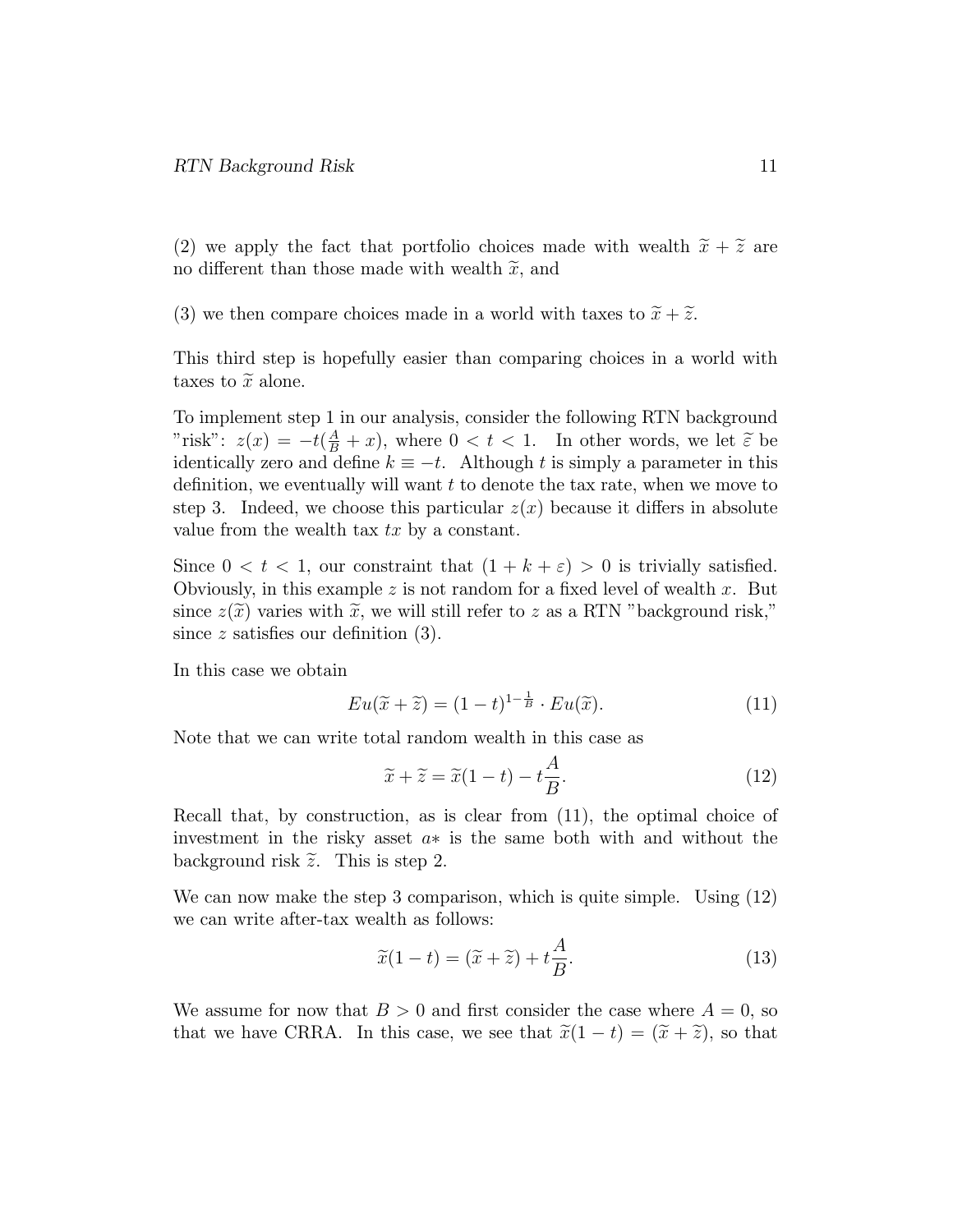there is no effect of a wealth tax on the optimal portfolio choice. That is, the optimal investment in the risky asset  $a*$  is unchanged by the wealth tax. This effect is as expected under CRRA since wealth is reduced proportionally at every final wealth level.

Now suppose that  $A > 0$ . Starting from wealth  $\tilde{x} + \tilde{z}$ , it follows from (13) that we add the positive constant  $t\frac{A}{B}$  $\frac{A}{B}$  to every wealth level. But this will increase the optimal risky investment  $a*,$  since  $B > 0$  implies that absolute risk aversion is decreasing  $(DARA)$ . Hence, the total effect of the wealth tax is to increase investment in the risky asset. This three-step procedure does not require us to directly compare a situation with the tax to one with no tax; rather we compare after-tax wealth to the RTN alternative  $\tilde{x} + \tilde{z}$ .

At first thought, it might seem like this result of increasing investment in the risky asset is simply due to DARA. However, DARA is neither necessary nor sufficient for this result to hold. The result does not hold in general for any DARA utility, unless utility belongs to the HARA class. Moreover consider the case where we allow  $B < 0$ , such as the case with quadratic utility  $(B = -1)$ . Since  $A + Bx > 0$ , we obviously must have  $A > 0$ . In this case, we have increasing absolute risk aversion. Now the term  $t\frac{A}{B}$  $\frac{A}{B}$  in (13) above is negative; but due to the increasing risk aversion, it follows from the above reasoning that we once again have an increase in the investment in the risky asset,  $a*$ .

But what happens if  $A < 0$ ?<sup>9</sup> Since we must have  $B > 0$  in this case, we once again have DARA. However, in this case  $t^{\frac{A}{B}} < 0$ . Thus, it follows from (13) and step (3) above that investment in the risky asset will actually decrease with the wealth tax. Thus we see that for DARA,  $B > 0$ , the effect of a wealth tax depends critically on whether  $A > 0$ ,  $A = 0$ , or  $A < 0$ .

These results illustrate a Proposition by Stiglitz (1969, Proposition 1): A proportional wealth tax will increase  $\lceil$  decrease, not affect investment in the risky asset if relative risk aversion is increasing  $\alpha$  [decreasing, constant].

Suppose now that instead of a wealth tax, we have a flat rate income tax,

<sup>&</sup>lt;sup>9</sup>Recall that, for HARA preferences  $A < 0$  corresponds to preferences exhibiting decreasing relative risk aversion, whereas  $A > 0$  corresponds to increasing relative risk aversion.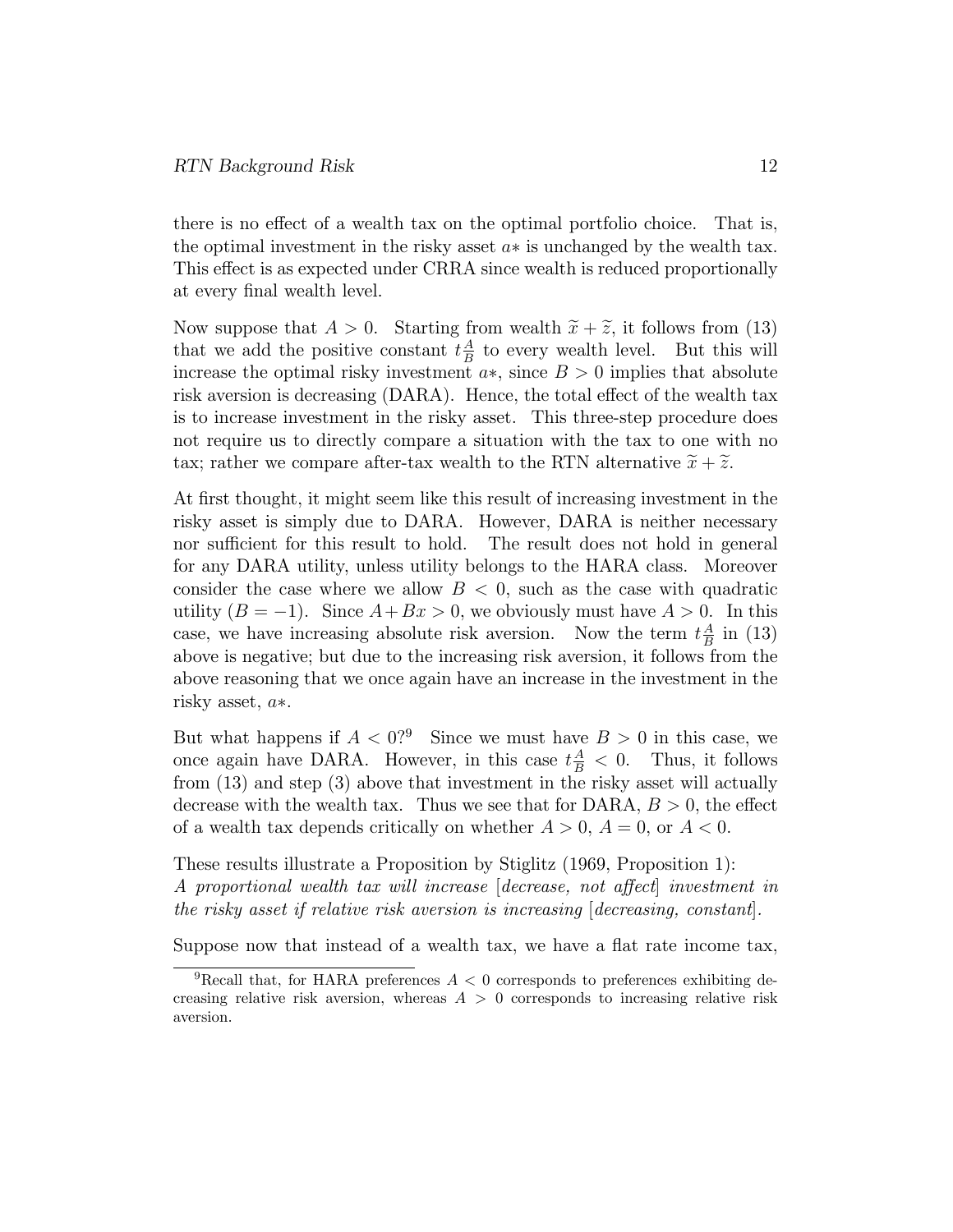with the same tax rate t. We do assume, as in Domar and Musgrave (1944) and in Mossin (1968b), that there is a full loss offset.<sup>10</sup> In this case, since the tax is only on earned income and not on the initial wealth  $w$  as well, it follows from (12) that we can write after-tax wealth as simply refunding the tax on initial wealth in equation (13)

$$
\widetilde{x}(1-t) + tw = (\widetilde{x} + \widetilde{z}) + t(\frac{A}{B} + w). \tag{14}
$$

We see from  $(14)$  that after-tax wealth differs from the case of a wealth tax only by the positive constant tw.

Suppose that we once again restrict  $B > 0$ , so that we have DARA. If we also have  $A > 0$ , it follows that  $a*$  will be higher than it would be with no tax. Indeed, the investment in the risky asset is even higher than it would be in the case where  $t$  was a tax on total wealth, not just on income. But reconsider now the case where  $A < 0$ . Since  $A + Bw > 0$  by assumption, the term  $t(\frac{A}{B}+w)$  must be positive. Hence investment in the risky asset will increase. Even though a flat-rate wealth tax of  $t$  would lessen the investor's investment in the risky asset, a flat-rate income tax of  $t$  would increase such investment.

For the case where  $B < 0$ , with increasing absolute risk aversion, whether  $a*$  is lower or higher than with no tax once again depends upon the sign of  $t(\frac{A}{B}+w)$ . But since we restrict  $A+Bx > 0$  for all x, the term  $t(\frac{A}{B}+w)$  must be negative when  $B < 0$ . Hence, a flat-rate income tax will cause  $a*$  to rise in this case as well, compared to the case with no tax. However, increasing absolute risk aversion implies that the extra investment in the risky asset will be less with the income tax than it would be with a proportional wealth tax.

Note that, unlike Mossin (1968b), we did not assume that the risk-free rate was zero. Our income tax thus applies not only to a tax on returns above a risk-free return, but rather to a tax on the risk-free interest as well. Although with an unspecified utility representation, the tax on the risk-free interest can

 $10$ Stiglitz (1969) makes the need of this assumption very transparent. Suppose that the income tax rate t is close to one with no loss offset. Then an investor would keep only a very small part of any investment gains, yet would be fully responsible for any investment losses. This would obviously deter investment in the risky asset.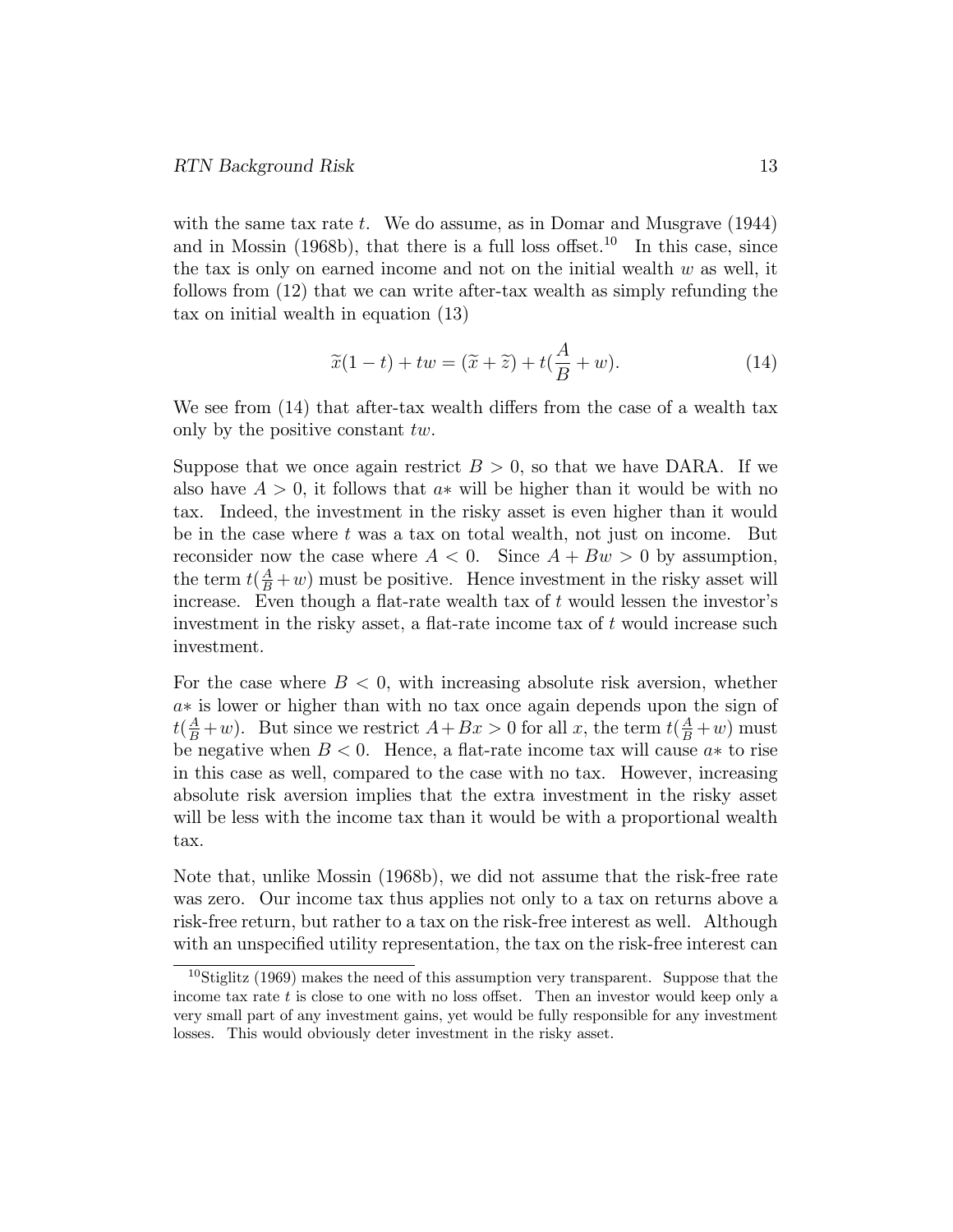cause problems, as described by Sandmo (2010). In particular, although a substitution effect for the income tax always increases risky investment, a tax on the risk-free interest will cause a type-of income effect, that will reduce risky investment in the case of DARA  $(B > 0)$ . Our specification of HARA utility resolves such issues in the current setting.

Under HARA utility, an income tax will always lead to an increase in risky investment. We can now extend the tax model to a setting in which the income tax rate is random. In other words, suppose that the investor must make her investment choice before she knows exactly how high the tax rate will be. She only knows the distribution of possible tax rates.

To this end, let  $\tilde{\epsilon}$  be a zero-mean random variable that is statistically independent from portfolio returns. For any realized value of  $\varepsilon$ ,  $t + \varepsilon$  denotes the tax rate. Obviously here t denotes the expected tax rate at the time the portfolio decision is made. We further assume that  $0 < t + \tilde{\varepsilon} < 1$  with probability one – the tax rate that is finally announced must be between zero and 1. The problem facing the investor is that she must allocate her wealth between the risky and the risk-free asset prior to observing the realization of  $\tilde{\epsilon}$ . In this case, we will show how it follows from the above analysis that more wealth is invested in the risky asset than would be invested with no taxes.

For any fixed tax rate  $t + \varepsilon$  define  $U(a, \varepsilon) \equiv Eu(\tilde{x}(a)(1 - (t + \varepsilon)) + tw)$  as the investor's expected utility, net of her flat-rate income tax, for a given  $a$ and a given  $\varepsilon$ . The first-order condition for the optimal investment at this xed tax rate is

$$
\frac{\partial U(a,\varepsilon)}{\partial a} = 0,\t\t(15)
$$

which we assume to be satisfied at investment level  $a_{\varepsilon}$ . It is easy to show that  $U(a, \varepsilon)$  is concave in a for all values of  $a$  – not just at the optimal  $a*$ From our analysis above, we know that for any  $\varepsilon$  such that  $0 < t + \varepsilon < 1$  we must have  $a_{\varepsilon} > a_N$ , where  $a_N$  denotes the optimal investment in the risky asset when there are no taxes. This in turn implies that  $\frac{\partial U(a,\varepsilon)}{\partial a} > 0$  when evaluated at  $a_N$  for every  $\varepsilon$ , due to the concavity of  $U(a, \varepsilon)$ .

For a random tax rate  $t + \tilde{\epsilon}$ , the first-order condition for portfolio choice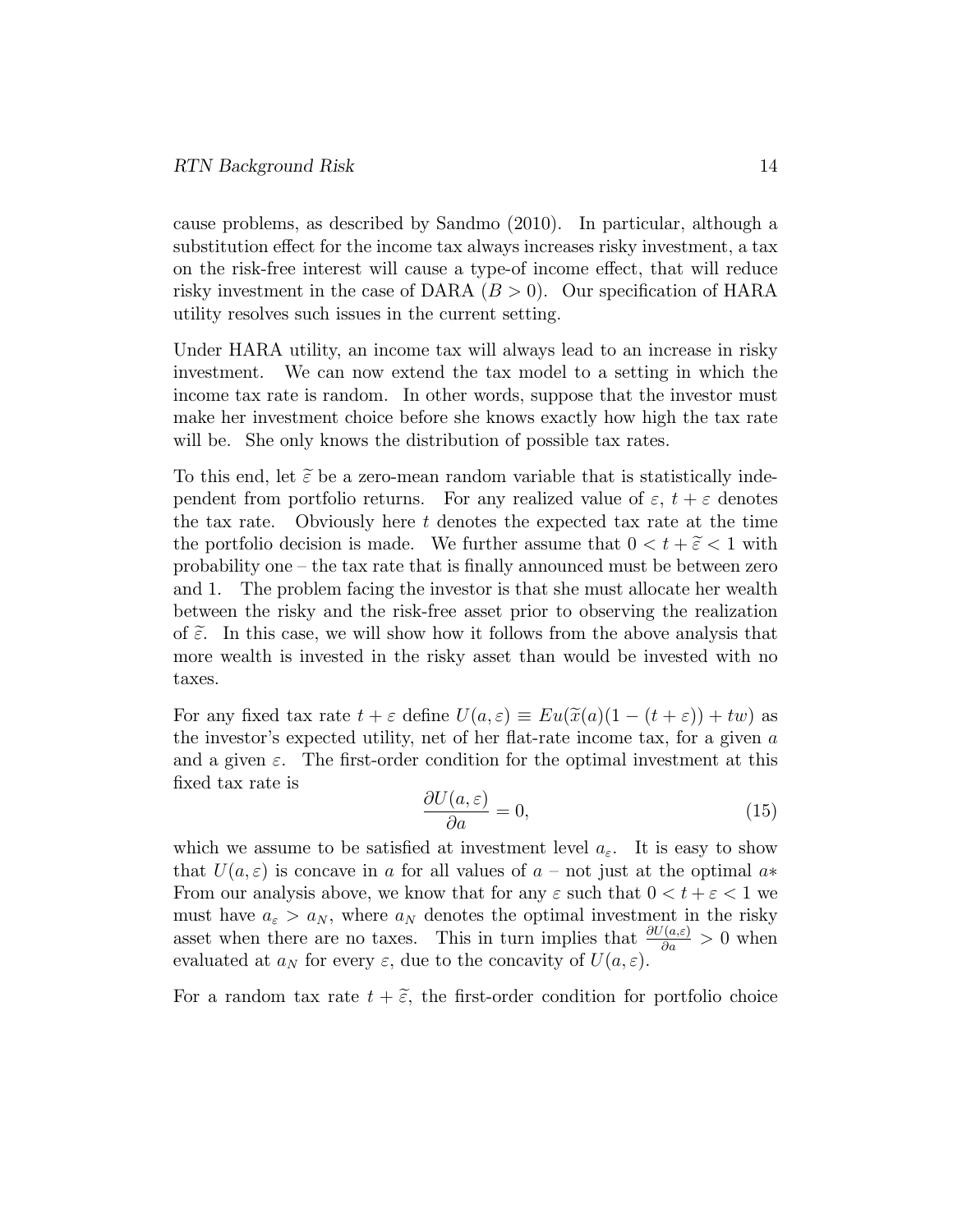becomes

$$
\int_{-t}^{1-t} \frac{\partial U(a,\varepsilon)}{\partial a} dG(\varepsilon) = 0,\tag{16}
$$

where G denotes the distribution function for  $\tilde{\varepsilon}$ , which is known to the investor at the time of her portfolio decision. Let  $a*$  denote the solution to (16). We cannot have  $a* \le a_N$ , since this would imply that  $\frac{\partial U(a,\varepsilon)}{\partial a} < 0$  for every  $\varepsilon$ , so that (16) cannot hold. Hence, more is invested in the risky asset with the random income tax than would be invested with no income tax,  $a* > a_N$ .

Finally, we note that the methodology used above for a random income-tax rate would also apply for a random wealth tax, so long as we maintain our assumption that  $0 < t + \varepsilon < 1$ . Indeed, one can easily see how other similar scenarios are possible. For example, this methodology will also apply if we have random inflation that is independent of risky-asset returns. We just need to use a price deflator in place of a proportional wealth-tax rate (as long as we allow only for inflation, with no chance of deflation, i.e. as long as the price deflator remains larger than unity). This allows us to conclude under HARA that, compared to the case with no inflation, a random rate of in
ation will cause the investor to increase [not change; decrease] investment in the risky asset if we have increasing [constant; decreasing] relative risk aversion.<sup>11</sup>

#### 5 Portfolio Choice and Risk Vulnerability

We now consider the risk vulnerability model in Gollier and Pratt (1996). They consider a background risk  $\tilde{y}$  with a non-positive mean that is in-<br>dependent of random wealth. They examine conditions under which this They examine conditions under which this background risk induces less risk taking behavior. In the context of our portfolio problem, this would imply reducing investment in the risky asset. Although the conditions on preference that are equivalent to inducing this type of behavior are quite strong, Gollier and Pratt also present two suf ficient conditions for this behavior, both of which are satisfied by HARA

<sup>&</sup>lt;sup>11</sup>Of course, this is a very simplified model of inflation. See, for example, Brennan and Xia (2002) for a more complex model, similar in spirit to the result shown here.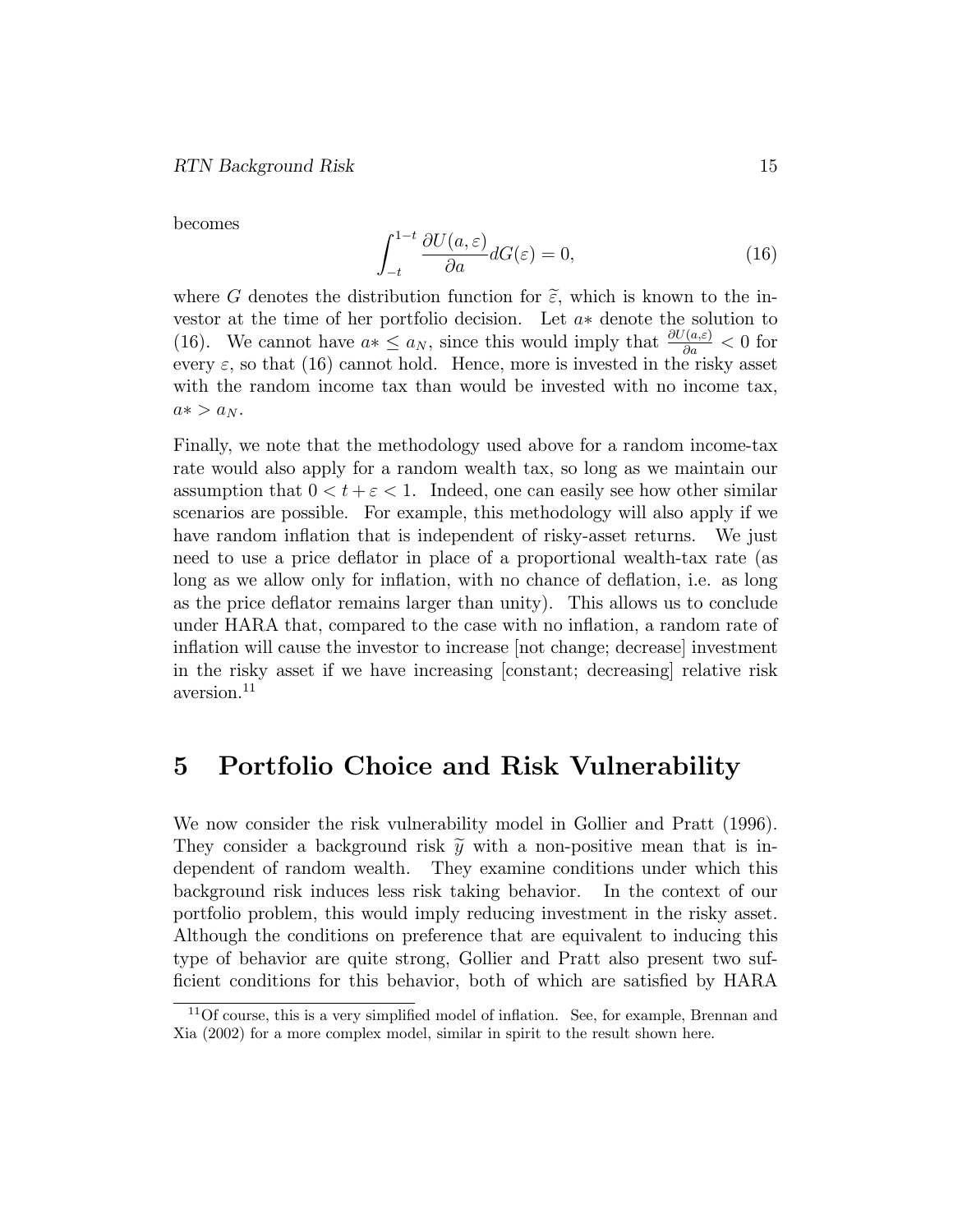utility whenever  $B > 0^{12}$  However, even these sufficient conditions are not particularly easy to interpret in terms of economic intuition. By choosing an appropriate RTN background risk, we show below that the Gollier-Pratt independent background risk is larger in the low-return states and smaller in the high-return states of nature. The intuition as to why investment in the risky asset decreases then becomes apparent.

To set up this argument, note that the first-order condition to (7) under HARA can be written as follows:

$$
0 = E[(A + B\tilde{x}(a))^{-\frac{1}{B}}(\tilde{R} - R_f)]
$$
  
\n
$$
\equiv \int_0^{R_f} (A + Bx)^{-\frac{1}{B}}(R - R_f)dF(R) + \int_{R_f}^{\infty} (A + Bx)^{-\frac{1}{B}}(R - R_f)dF(R),
$$
\n(17)

where  $x(a) \equiv wR_f + a(R - R_f)$ . We assume that (17) is satisfied at some positive finite value  $a$ \*. Note that the first integral on the left-hand side in  $(17)$  is negative, representing the marginal utility cost of a higher a when returns are low, whereas the second term is positive, representing the marginal utility benefit of a higher  $a$  when returns are high. The sufficient secondorder condition for a maximum is trivially satised, since expected utility is concave in a.

We simplify the Gollier and Pratt (1996) set up slightly by considering a zero mean background risk  $\tilde{y}$ . The case with a negative mean can be derived in a quite straightforward manner by adding a negative constant to  $\tilde{y}$ . To examine the risk-vulnerability result of Gollier and Pratt (1996), define  $\tilde{\varepsilon}$ independent of R with  $E\tilde{\epsilon}=0$  implicitly via

$$
\widetilde{y} = \widetilde{\varepsilon} \left[ \frac{A}{B} + w R_f \right]. \tag{18}
$$

Now we can apply the same three-step process used to analyze investment under taxes. We first define the RTN background risk  $\widetilde{z} = \widetilde{\varepsilon} \left[ \frac{A}{B} + x \right]$ . We

 $12$ One sufficient condition for risk vulnerability is that preferences satisfy "standard risk aversion," as dened by Kimball (1993), which is characterized by decreasing absolute risk aversion and decreasing absolute prudence. That is, both absolute risk aversion  $\frac{-u''(x)}{u'(x)}$  $u'(x)$ and absolute prudence  $\frac{-u'''(x)}{u''(x)}$  $\frac{u(x)}{u'(x)}$  are decreasing in x. Another sufficient condition is that absolute risk aversion is both decreasing and convex in wealth.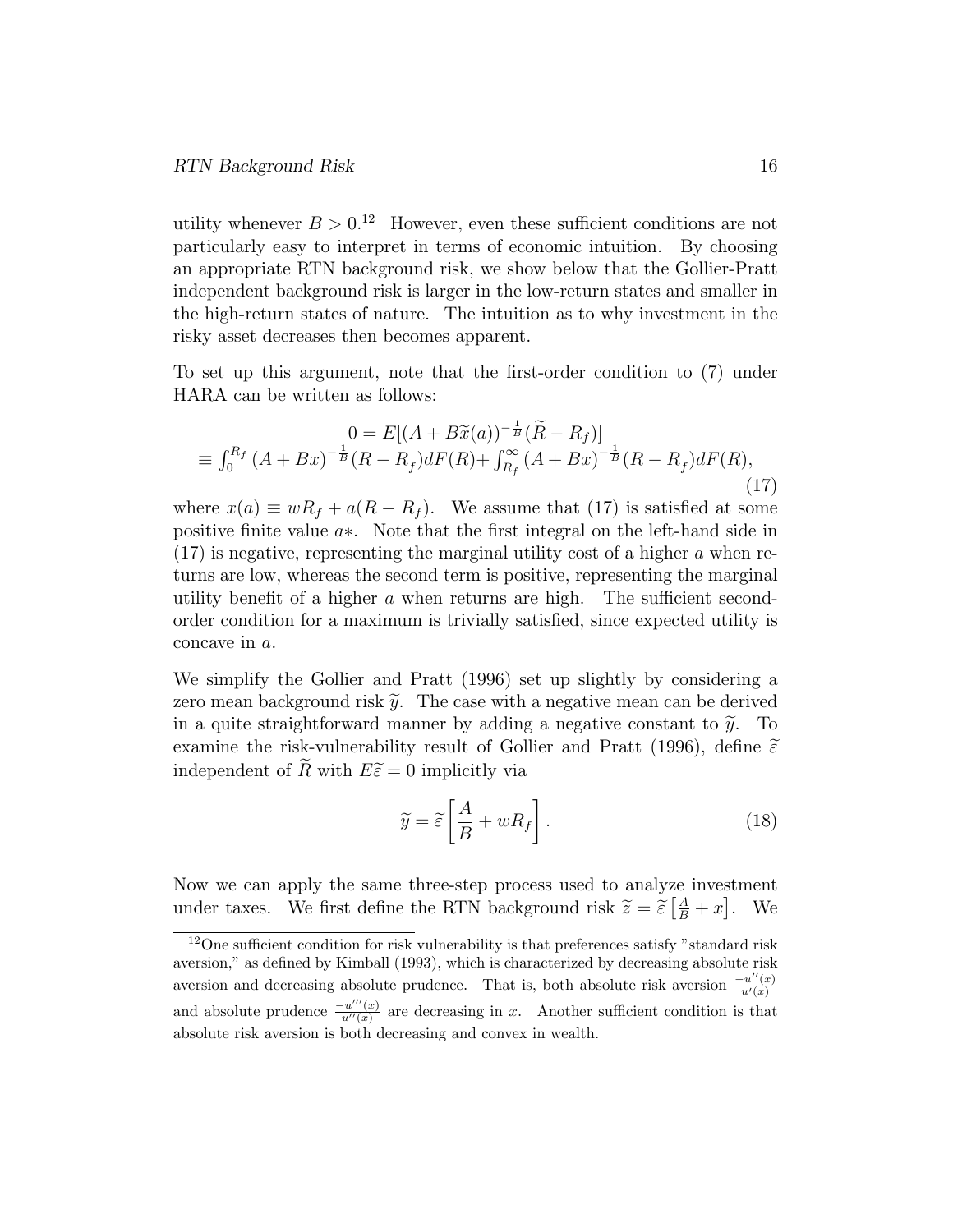see that  $\tilde{z}$  simply replaces  $wR_f$  with x when compared to  $\tilde{y}$ . Thinking of  $\tilde{\varepsilon}$  as white noise, we see that  $\tilde{y}$  has more noise than  $\tilde{z}$  when returns are low  $(R < R_f$ , equivalently  $x < wR_f$  and that  $\tilde{y}$  has less noise than  $\tilde{z}$  when returns are high  $(R > R_f$ , equivalently  $x > wR_f$ ).

If we add any RTN background risk of the form  $(3)$  with  $k = 0$ , the first-order condition becomes

$$
0 = E(1+\tilde{\varepsilon})^{1-\frac{1}{B}} E[(A+B\tilde{x})^{-\frac{1}{B}}(\tilde{R}-R_f)]
$$
  
\n
$$
= E[(1+\tilde{\varepsilon})(1+\tilde{\varepsilon})^{-\frac{1}{B}}]E[(A+B\tilde{x})^{-\frac{1}{B}}(\tilde{R}-R_f)]
$$
  
\n
$$
= [1 + \frac{cov(\tilde{\varepsilon}, (1+\tilde{\varepsilon})^{-\frac{1}{B}})}{E(1+\tilde{\varepsilon})^{-\frac{1}{B}}}]E(1+\tilde{\varepsilon})^{-\frac{1}{B}}E[(A+B\tilde{x})^{-\frac{1}{B}}(\tilde{R}-R_f)]
$$
  
\n
$$
= [1 + \frac{cov(\tilde{\varepsilon}, (1+\tilde{\varepsilon})^{-\frac{1}{B}})}{E(1+\tilde{\varepsilon})^{-\frac{1}{B}}}]E[(A+B(\tilde{x}+\tilde{z}))^{-\frac{1}{B}}(\tilde{R}-R_f)].
$$
\n(19)

Our assumption that  $1 + k + \varepsilon > 0$  implies that the constant first term on the left-hand side of the last line in (19) must be positive, so that the second term must be zero. Hence, we can re-write the first-order condition as

$$
\int_0^{R_f} \int_{-\infty}^{+\infty} ((A+B(x+z))^{-\frac{1}{B}} (R-R_f)dG(\varepsilon)dF(R) + \int_{R_f}^{\infty} \int_{-\infty}^{+\infty} ((A+B(x+z))^{-\frac{1}{B}} (R-R_f)dG(\varepsilon)dF(R) = 0,
$$
(20)

where G once again denotes the distribution function for  $\tilde{\varepsilon}$ . From our previous argument about RTN background risk, this yields the same optimal investment in the risky asset,  $a*$  as would hold with no background risk from (17). Thus we only need to complete the third step in our process, namely compare  $\widetilde{x} + \widetilde{y}$  with  $\widetilde{x} + \widetilde{z}$ .

Since we assume  $B > 0$ , it follows that

$$
\int_{-\infty}^{+\infty} ((A+B(x+y))^{-\frac{1}{B}} dG(\varepsilon) > [\langle] \int_{-\infty}^{+\infty} ((A+B(x+z))^{-\frac{1}{B}} dG(\varepsilon) \quad (21)
$$

for each  $R < [>\rangle R_f$ . The fact that u' is convex allows us to use Jensen's inequality to compare  $\widetilde{y}$  and  $\widetilde{z}$ , i.e. to compare the terms containing  $\widetilde{\varepsilon}$ . To see this more clearly, note that the multiplicative factor on the  $\tilde{\epsilon}$  term is either  $wR_f$  or wealth x; and since  $a*$  is positive, the latter term is larger if and only if  $R > R_f$ .

Calculating  $\frac{dE u}{da}$  as in (20) but with y replacing z, it follows that the negative term (marginal costs) is more negative and the positive term (marginal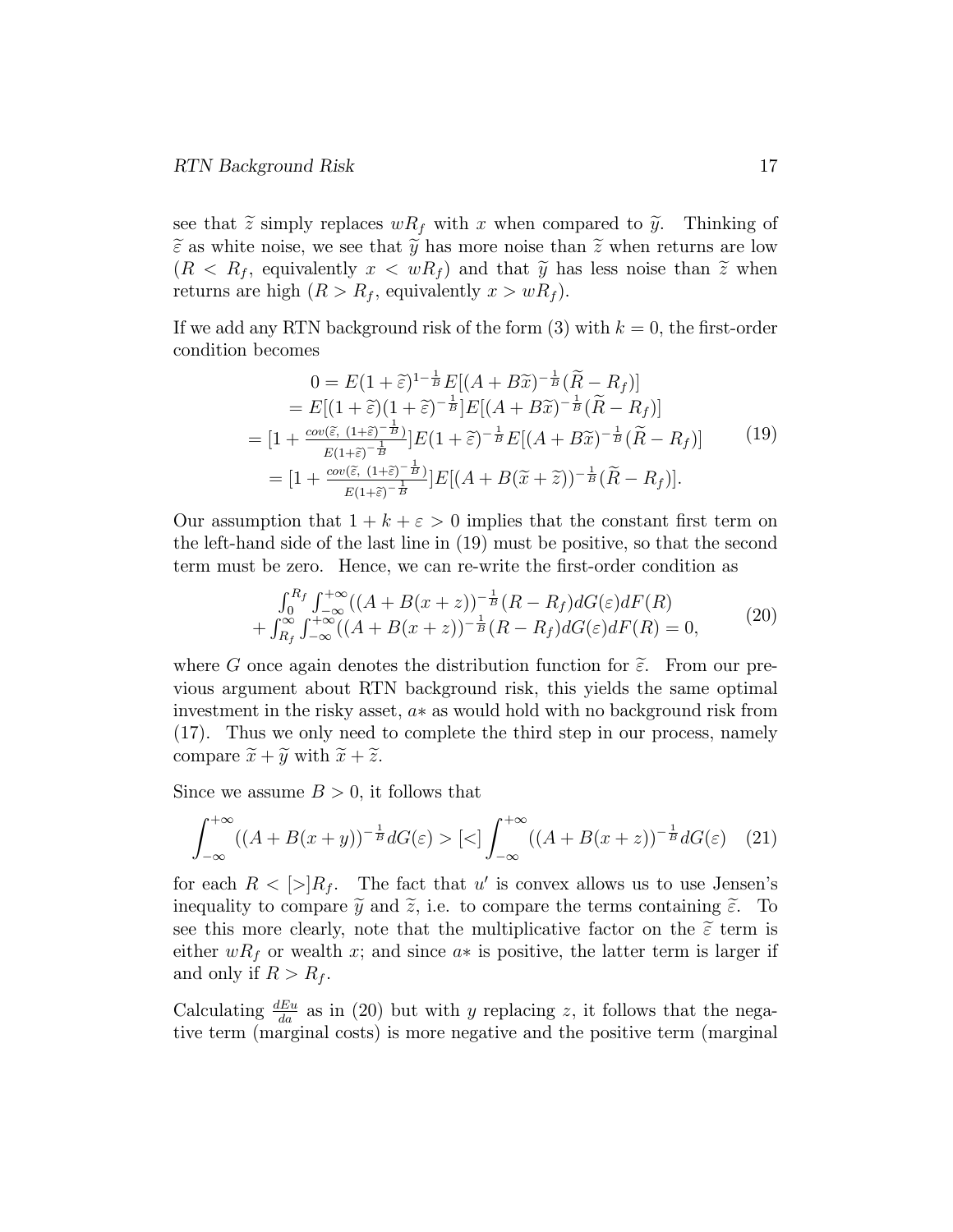benefit) is less positive, when evaluated at  $a*$ . Hence, the optimal level of investment in the risky asset will fall, as expected. In other words, compared to its risk-taking-neutral counterpart, which changes marginal utility by a proportional amount everywhere, the independent background risk  $\tilde{y}$ increases marginal utility (and hence increases marginal costs) when returns are low and it decreases marginal utility (and hence decreases marginal benefits) when returns are high.

This result is easy to interpret when we consider what is going on in step 3. Compared to the RTN background risk  $\tilde{z}$ , the actual background risk  $\tilde{y}$  is larger in the low-wealth states and smaller in the high-wealth states. This will increase the marginal utility cost and simultaneously decrease the marginal utility benefit of a higher level of risky investment, leading to a reduction of  $a*$ .

Although we examined the simplified case of  $E\tilde{y} = 0$ , it is straightforward to extend the analysis in the section to the case where  $E\tilde{y} < 0$ . To this to extend the analysis in the section to the case where  $E\tilde{y} < 0$ . end, simply replace (18) implicitly defining both  $k < 0$  and  $\tilde{\varepsilon}$  via  $\tilde{y} = (k +$  $\widetilde{\epsilon}$ )  $\left[\frac{A}{B} + wR_f\right]$ . We can then proceed as above to verify that the Gollier and Pratt (1996) result also holds in this case. Essentially, a negative k reduces wealth everywhere, which under DARA  $(B > 0)$  implies that the individual is more risk averse and thus reduces  $a*$  further still.

In the next section, we provide a somewhat broader context in which we can apply the type of benchmarking result used here. In particular, we consider a linear mix of both an additive and a multiplicative background risk, and we show how such background risk can be easily compared to a particular RTN background risk.

#### 6 Linearly Dependent Background Risks

Although our RTN class of background risks might be useful directly, as was the case with Mossin's Theorem, it is more likely to be useful as a benchmark, as was the case for decision making with income taxes or decision making with an independent background risk. In these cases, it may be easier to compare optimal decisions made in the presence of some external influences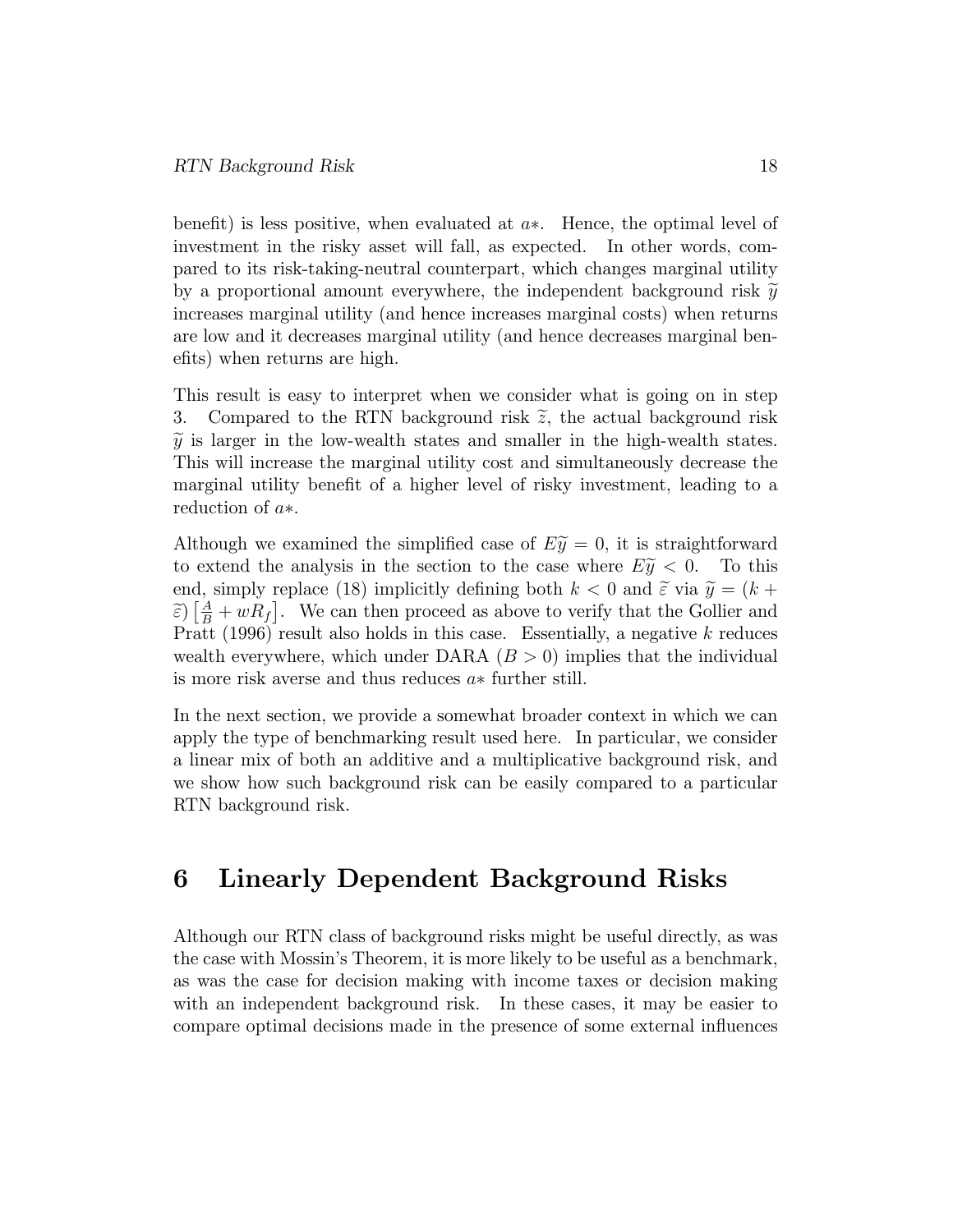to the RTN case of  $\tilde{x}+\tilde{z}$ , rather than to  $\tilde{x}$  directly. Below we provide a more general proposition and we show how several of our previous results follow from it.

We assume once again that the investor has decreasing absolute risk aversion  $(B > 0)$ . The investor now makes a portfolio decision in the face of a linearly dependent background risk  $\tilde{y}$ , where  $\tilde{y}$  takes the form:

$$
\tilde{y}(x) = (\alpha + \beta x)(k + \tilde{\varepsilon}),\tag{22}
$$

with the zero-mean random variable  $\tilde{\varepsilon}$  being distributed independently of x and with  $k \leq 0$ . We assume that  $\beta \geq 0$ ,  $k \leq 0$  and  $(\alpha + \beta x) \geq 0$  over the relevant range of wealth. Note that our parameter assumptions imply that, as wealth x increases, the mean of the background risk  $\tilde{y}(x)$  either remains at zero or becomes more negative. At the same time, as wealth  $x$  increases, the variability of  $\tilde{y}(x)$  either remains unchanged or increases. Thus, the background risk "worsens" as the investor's wealth  $x$  increases. Note that when  $\alpha = 0$ , the background risk is a purely multiplicative background risk.

We are now set to prove the following result.

**Proposition 1** Consider a background risk of the form  $(22)$ . Utility is HARA of the form (1) with  $B > 0$  (DARA).

(i) If  $\alpha/\beta = A/B$ , then optimal investment in the risky asset is unchanged by  $\tilde{y}(x)$ .

(ii) If  $\beta = 0$ , then  $\tilde{y}(x)$  decreases the optimal investment in the risky asset. (iii) For  $\beta > 0$  and  $\alpha/\beta \neq A/B$ , if  $W/[(A - \frac{\alpha}{\beta}B) + BxW] > 1 \forall W$ , then  $\tilde{y}(x)$ decreases [increases] the optimal investment in the risky asset if and only if

$$
\frac{\alpha}{\beta} > [<] \frac{A}{B}.
$$

Proof

If  $\alpha/\beta = A/B$ , it is easy to see that  $\tilde{y}$  itself is risk taking neutral, which proves (i).

Next consider the case where  $\beta = 0$ . This is the risk vulnerability model of Gollier and Pratt(1996), which we have already examined in the previous section. Thus,  $(ii)$  holds.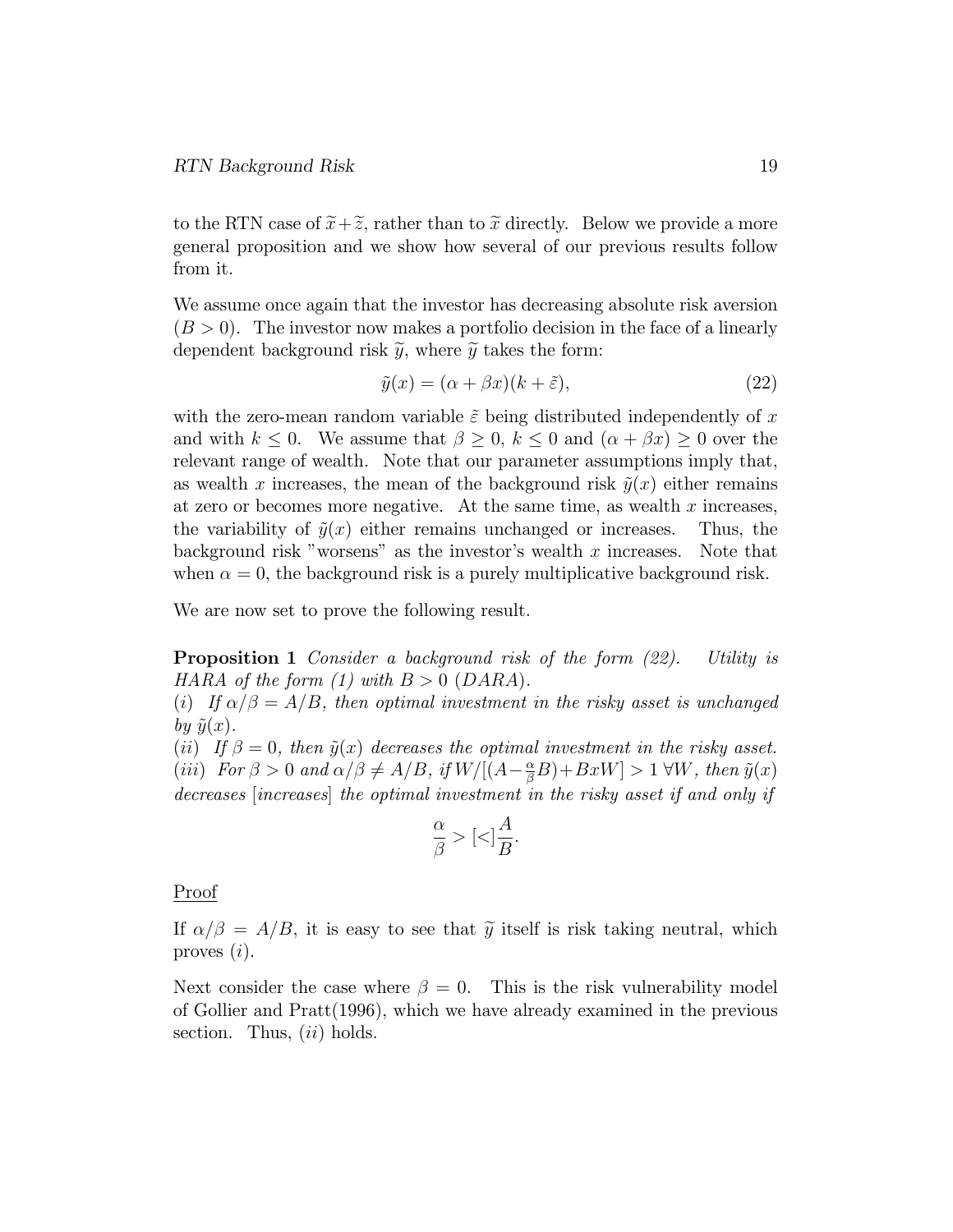Thus we need to only examine the case where  $\alpha/\beta \neq A/B$  for  $\beta > 0$ . As "step 1," our canonical choice of  $\tilde{z}(x)$  is simply to replace  $(\alpha, \beta)$  with  $(\frac{A}{B}, 1)$ in (22). We can easily rewrite  $\tilde{y}(x)$  as a mixture of an additive and a multiplicative background risk. From (22), it follows that

$$
\widetilde{W} \equiv x + \widetilde{y}(x) = -\frac{\alpha}{\beta} + \left(\frac{\alpha}{\beta} + x\right) \left(1 + \beta(k + \widetilde{\varepsilon})\right). \tag{23}
$$

Hence,

$$
A + B\widetilde{W} = A + B\left[ -\frac{\alpha}{\beta} + \left(\frac{\alpha}{\beta} + x\right)(1 + \beta(k + \tilde{\varepsilon})) \right] = A^0 + Bx^0\widetilde{\kappa} \tag{24}
$$

where

$$
A^{0} \equiv A - \frac{\alpha}{\beta}B
$$
  
\n
$$
x^{0} \equiv \frac{\alpha}{\beta} + x
$$
  
\n
$$
\tilde{\kappa} \equiv 1 + \beta(k + \tilde{\varepsilon}).
$$

Since we have HARA utility, we can replace  $u'(W) = (A + BW)^{-1/B}$  with  $u'(w^0) = (A^0 + Bw^0)^{-1/B}$ , where  $w^0 \equiv x^0 \kappa$ , and apply known results about multiplicative background risks. In particular, our hypothesis assumes that

$$
RRA_0(x) = \frac{W}{A^0 + BW} > 1,\tag{25}
$$

for the support of  $W$ . Hence, the relative risk aversion of the latter utility function, with A replaced by  $A^0$  is greater than 1,

$$
RRA_0(w^0) \equiv \frac{w^0}{A^0 + Bw^0} > 1,
$$
\n(26)

for the support of  $w^0$ . The case with a mixture of an additive and multiplicative background risk  $x + \tilde{y}$  can thus be transformed into a model with a purely multiplicative background risk  $x^0\tilde{\kappa}$ , via our transformed HARA, utility, with A replaced by  $A^0$ .

Note that the investor's optimization problem (7) can be rewritten as

$$
\max E[\frac{1}{1-B}(A+B(\tilde{x}(a)))^{1-1/B}] = E[\frac{1}{1-B}(A^0+B(\tilde{x}^0(a)))^{1-1/B}]. \quad (27)
$$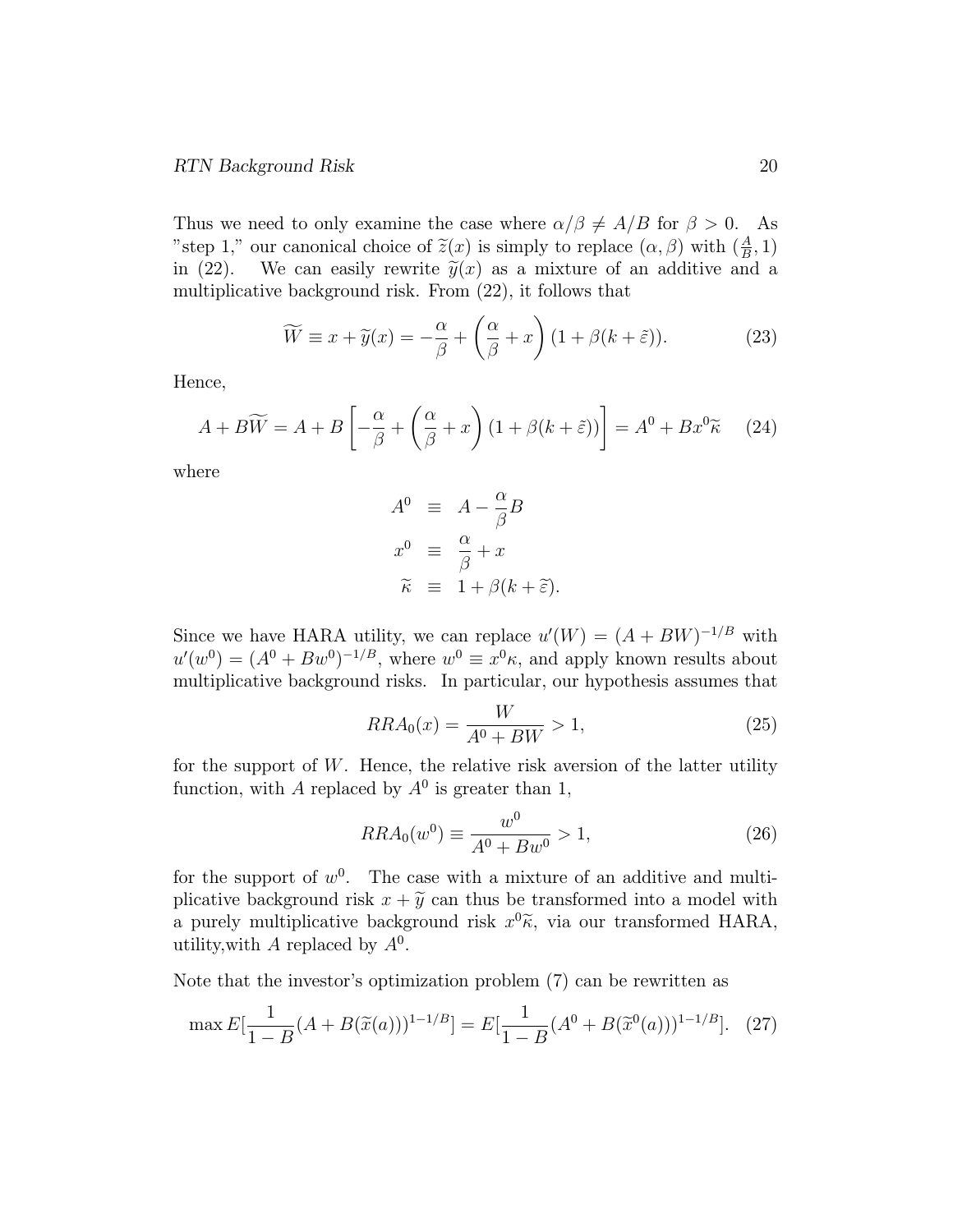From (27), it follows that adding  $\tilde{y}(x)$  to the optimal portfolio wealth  $\tilde{x}(a)$  is equivalent to multiplying  $\tilde{x}^0(a)$  by the purely multiplicative background risk  $\widetilde{\kappa}$  and using the modified HARA utility function, with A replaced by  $A^0$ . If  $A^0$  < 0, equivalently if  $\frac{\alpha}{\beta} > \frac{A}{B}$  $\frac{A}{B}$ , then  $RRA_0(W)$  is decreasing in W. It then follows from Corollary 3 in Franke et al. (2006) that the optimal investment in the risky asset will decrease. On the other hand, if  $A^0 > 0$ , i.e. if  $\frac{\alpha}{\beta} < \frac{A}{B}$  $\frac{A}{B}$ then  $RRA_0(W)$  is increasing in W. In this case Corollary 3 in Franke et al. (2006) implies that optimal investment in the risky asset increases. This proves  $(iii)$ .  $\Box$ 

Note that the condition for part *(iii)* in the Proposition,  $W/[A^0 + BW] > 1$  $\forall W$  limits the range of W in part *(iii)* based on a transformed HARA utility function, where we replace A with  $A^0$ . We also note that the Gollier and Pratt (1996) result is part *(iii)* of our Proposition. Also, if  $\alpha = 0$  we have the case where  $\tilde{y}(x)$  is a pure multiplicative background risk, as examined in more detail by Franke et al. (2006).

Although our proof of Proposition 1 is for the strict HARA class, the result also holds for the case of CARA utility  $(B \to 0)$ . In particular, if we also allow  $\beta \to 0$ , we see that (i) holds in the limit, and  $a*$  is unchanged, as is well known for CARA preferences with an independent additive background risk. If  $\beta > 0$ , the we must have  $\alpha/\beta < A/B$  as  $B \to 0$ , so that a increases. With  $\beta > 0$ , the background risk is larger for states with higher market returns. This leads to a shifting of even more wealth to high return states via an increase in  $a*$ .

Note that all of our tax results from section 4 follow from part (iii) of Proposition 1, so long as  $B > 0$  and so long as wealth is restricted to a range where  $RRA_0 > 1$ , as required in the Proposition. To see this, we set  $\tilde{\epsilon}$  identical to zero and set  $k = -t$ . If there is wealth tax, we can define  $\alpha = 0$  and  $\beta = 1$ . Thus  $x + y = x(1 - t)$ . Moreover,  $0 = \frac{\alpha}{\beta} < [>, =] \frac{A}{B}$  if  $A > [<, =] 0$ . Hence, we obtain the Proposition from Stiglitz (1969) as described in section 4.

If there is an income tax instead of a wealth tax, we proceed as above, but set  $\alpha = -w$ . Thus  $x + y = x(1 - t) + tw$ . In this case  $\frac{\alpha}{\beta} = -w$ , which is always smaller than  $\frac{A}{B}$  since we assume  $A+Bw > 0$ . Hence, risky investment always increases. Both of these tax results also follow for a random tax rate, by simply allowing  $\tilde{\varepsilon}$  to be non-degenerate.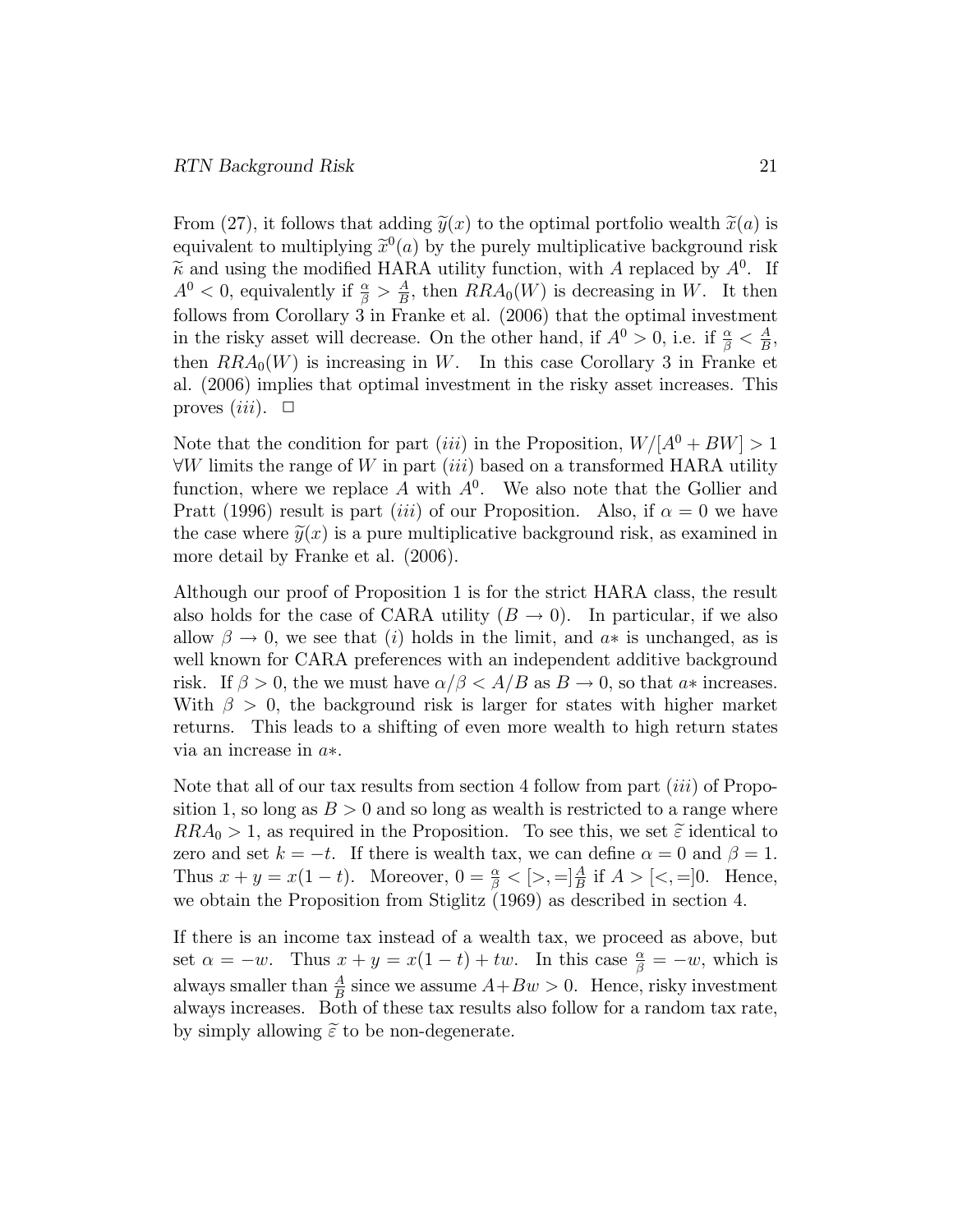#### A Numerical Illustration

Here we provide a simple example to illustrate Proposition 1. Consider a market with three equally likely states for  $R_m$ . In the bottom state,  $R_m$  –  $R_f = -0.15$ . In the middle state,  $R_m - R_f = 0$  and in the top state,  $R_m - R_f = 0.3$ . The background risk is linear in the market return and given by  $y(x) = (\alpha + \beta x)[(-0.1) + \varepsilon]$  with  $\varepsilon = +0.3$ - or  $\varepsilon = 0.3$ , each with an equal probability.

The Proposition says that risk taking increases (decreases) according to whether the ratio of the background risk parameters,  $\alpha/\beta$  is less than (greater than) the ratio of the HARA parameters  $A/B$ . We set  $A = -5$  and  $B = 0.5$ , which implies that the critical benchmark ratio is  $A/B = -10$ . The individual has an initial wealth of  $w = 100$ .

In the first column of Table 1, we show the base case with no background risk, with  $\alpha = \beta = 0$ . In this case the optimal investment is to invest  $a* = $75.25$  into the risky stock, with the rest of initial wealth invested in the risk-free bond. Obviously, in the state where  $R_m - R_f = 0$ , the amount invested in the risky stock has no effect on final wealth. If  $R_m - R_f < 0$  $|> 0|$ , final wealth will be lower  $|$ higher and marginal utility of wealth will be higher [lower] than when  $R_m - R_f = 0$ . In particular, from column 1, we see that marginal utility of wealth is 29.6% higher when  $R_m - R_f < 0$ (the marginal cost state for increasing  $a*$ ) than when  $R_m - R_f = 0$ . That is,  $v'(W)/v'(wR_f) = 1.296$ . We also see that the marginal utility of wealth is only 64.8% as high when  $R_m - R_f > 0$  (the marginal benefit state for increasing  $a*$ ) than when  $R_m - R_f = 0$ . At  $a* = $75.25$ , the marginal benefits equal the marginal costs for changes in stock investment.

In all of our cases, except for the base case, we will have marginal utility in the presence of background risk  $\tilde{y}(x)$  higher than marginal utility with no background risk. This will occur, for example in case 2, with  $\alpha = -10$  and  $\beta = 1$ . In this case, the background risk  $\tilde{y}(x)$  is itself a RTN background risk. Even though the marginal utility of wealth will be higher at every wealth level for the derived utility function  $v$ , it will change proportionately at all wealth levels. In the second column of Table 1,  $v'(W)/v'(wR_f)$  simply compares how marginal utility changes in the up-state and in the down state, relative to  $R_m - R_f = 0$ . As expected, the relative changes for a RTN background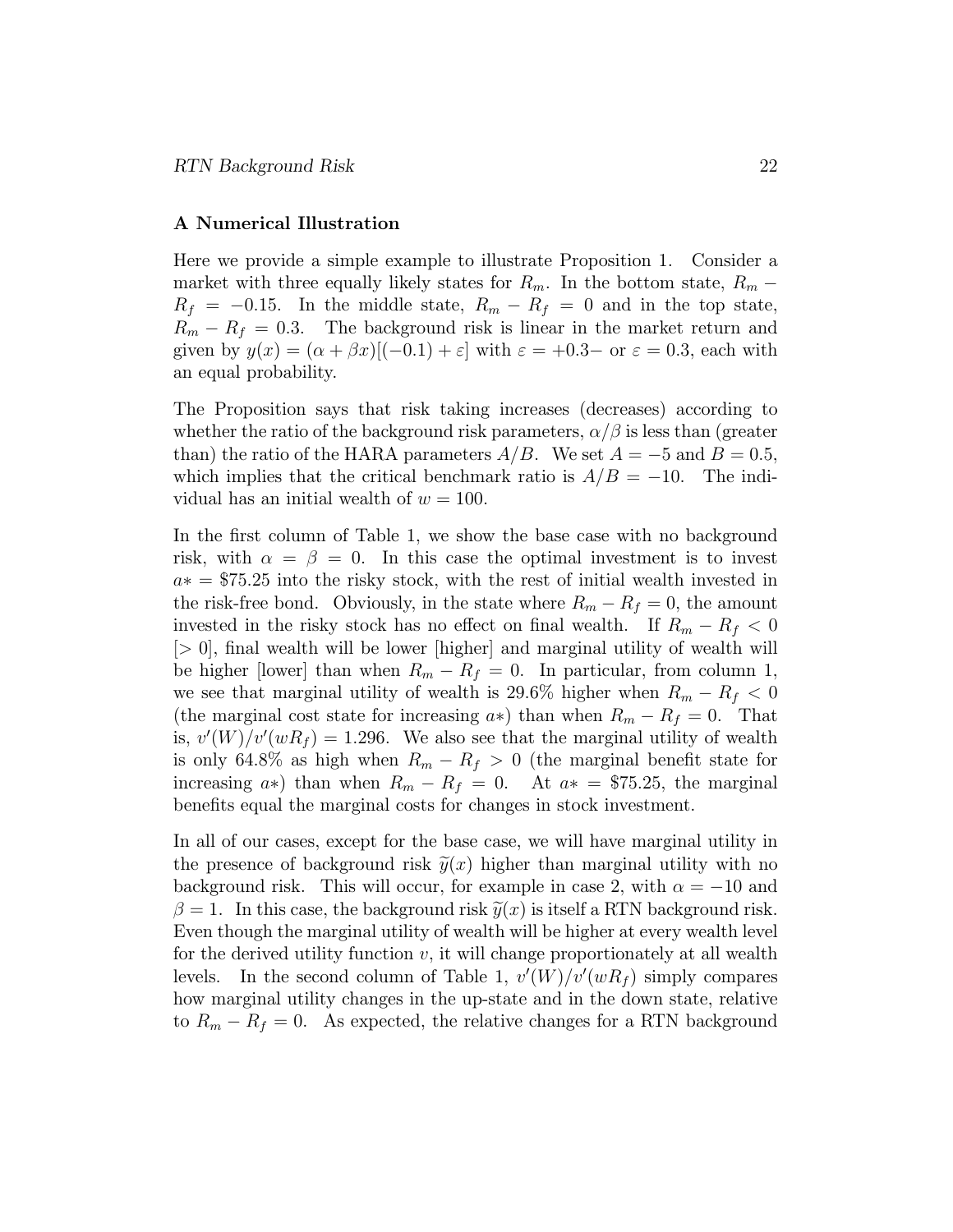risk are no different than for the case with no background risk.

In cases 3-5, our Proposition says that  $a*$  should fall compared to the base case, since  $\alpha/\beta > -10$ . Case 3 ( $\alpha = 0$ ,  $\beta + 0.5$ ) illustrates a purely multiplicative background risk, while cases 4 and 5 are a particular mix of an additive and a multiplicative background risk.<sup>13</sup> In all three case, for the state where  $R_m - R_f < 0$  we see that the marginal utility increases more than the 29.6% for the base case, implying a higher weight on the (negative) costs. Likewise, for the state where  $R_m - R_f > 0$  we see that the marginal utility is reduced more than the reduction to 64.8% for the base case. This implies a lower weight on the marginal benefits. It thus follows in all three cases that  $a* = $75.25$  is too high, and expected utility can be increased by reducing  $a*$ .

Case 6 in Table 1 is an example where  $\alpha/\beta < -10$  and hence our analysis of relative changes to weighting of marginal benets and marginal costs is reversed, when compared to cases 3-5. Hence  $a* = \frac{675.25}{15}$  is too low, the optimal investment in stock should increase, compared to the base case.

| Parameters                      | (1)         | (2)            | (3)          | (4)           | (5)           | (6)            |
|---------------------------------|-------------|----------------|--------------|---------------|---------------|----------------|
| $A=-5$                          | $\alpha=0$  | $\alpha = -10$ | $\alpha = 0$ | $\alpha = 15$ | $\alpha = -5$ | $\alpha = -25$ |
| $B=0.5$                         | $\beta = 0$ | $\beta=1$      | $\beta=0.5$  | $\beta = 0.5$ | $\beta=1$     | $\beta = 0.5$  |
| $\frac{c}{v'(wR_f)} _{a=75.25}$ |             |                |              |               |               |                |
| $R_m - R_f < 0$                 | 1.296       | 1.296          | 1.314        | 1.320         | 1.318         | 1.273          |
| $R_m - R_f = 0$                 | 1.000       | 1.000          | 1.000        | 1.000         | 1.000         | 1.000          |
| $R_m - R_f > 0$                 | 0.648       | 0.648          | 0.635        | 0.631         | 0.632         | 0.669          |
| $a^*$                           | 75.25       | 75.25          | 72.17        | 63.36         | 74.09         | 80.54          |

Table 1: Linearly Dependent Background Risk and Stock Investment

notes

1. Background risk is  $y(x) = (\alpha + \beta x)[(-0.1) + \varepsilon], \varepsilon = \pm 0.3$  with equal probability.

 $13$ See Franke et al.  $(2011)$ .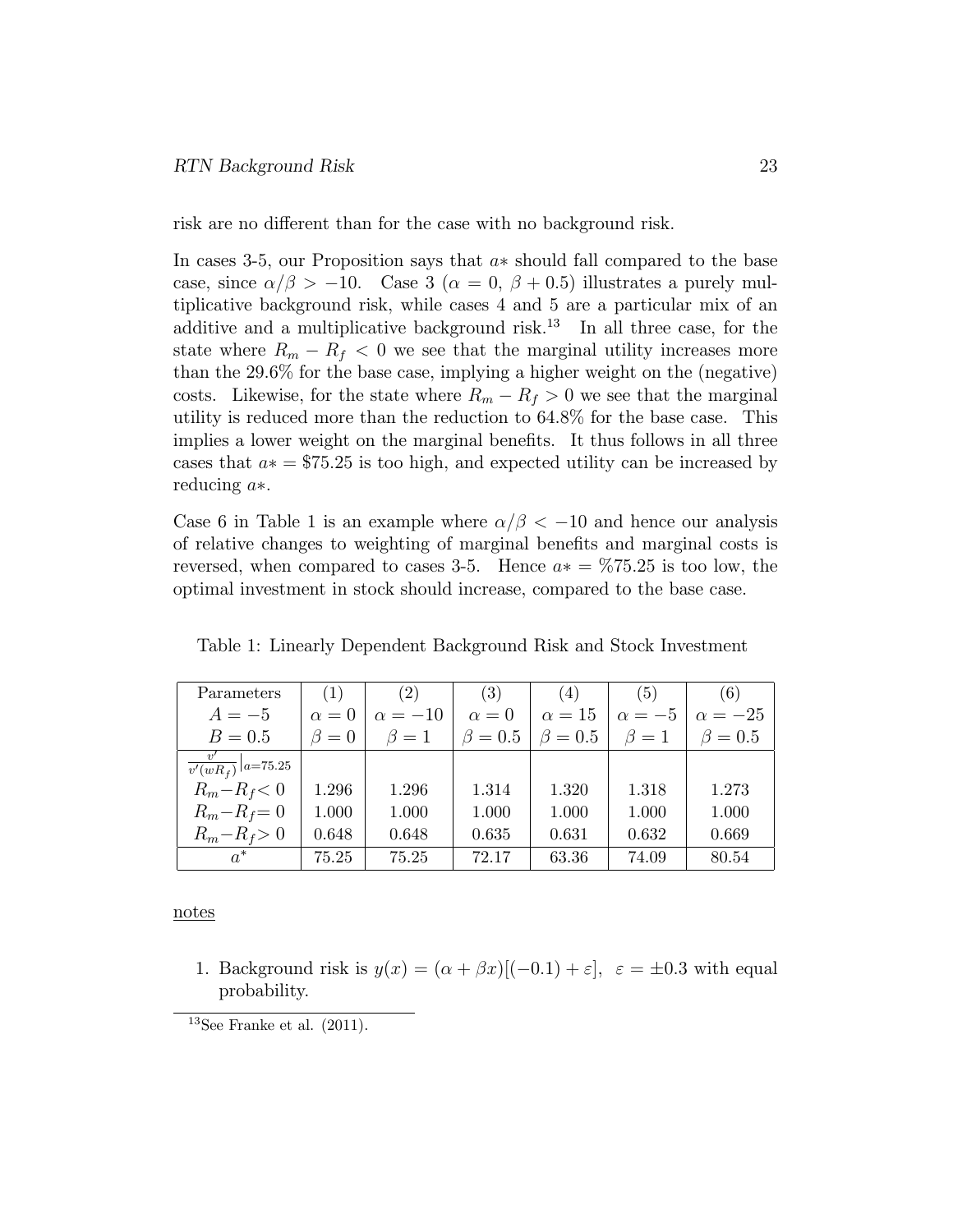- 2. Utility is HARA with  $u'(w) = (A + Bw)^{-1/B}$ ,  $A = -5$ ,  $B = 0.5$
- 3.  $W \equiv x + y(x)$ , with initial wealth  $w = 100$ .
- 4. a denotes the optimal investment in risky asset.
- 5.  $R_f = 1.03$  and  $R_m R_f = -15\%, 30\%, 0\%,$  with equal probability.

#### 7 Concluding Remarks

We defined a parametric class of background risks for HARA utility that we call the class of risk-taking-neutral (RTN) background risks. These background risks affect overall satisfaction, but do not alter economic choices. In some cases, such as Mossin's (1968a) Theorem about dynamic investment strategy, we were able to show the result by directly linking wealth to a particular RTN background risk. In other cases, we were able to choose a particular RTN, and then easily compare an extant background risk to our chosen RTN counterpart.

The analysis generally proceeded by following three steps:  $(1)$  find an appropriate RTN background risk  $\tilde{z}(x)$ , (2) note that decisions made in the presence of  $\tilde{z}(x)$  are identical to decisions made when no background risk is present, (3) compare decisions made in the presence of some actual background risk  $\tilde{y}(x)$  to those made in the presence of  $\tilde{z}(x)$ . In some cases, such as Mossin's Theorem, step 3 was simply noting that  $\tilde{y}(x)$  was itself RTN. In other cases, such as when analyzing risk vulnerability, it was fairly easy to see that  $\tilde{y}(x)$  was riskier than [less risky than]  $\tilde{z}(x)$  in states of the world with low stock returns [high stock returns].

In addition to illustrating some known results, often with some additional intuition, we were able to extend some extant results. For example, we showed how Mossin's (1968a) partial myopia for dynamic investment strategies can also hold in world where future risk-free rates are not yet known. We also were able to allow for an income tax on all income, not just income above the risk-free return, and still get an increase in risky investment. Moreover, we extended these tax results to a model in which the tax rate is unknown (i.e. random) at the time investment decisions must be made. Finally, we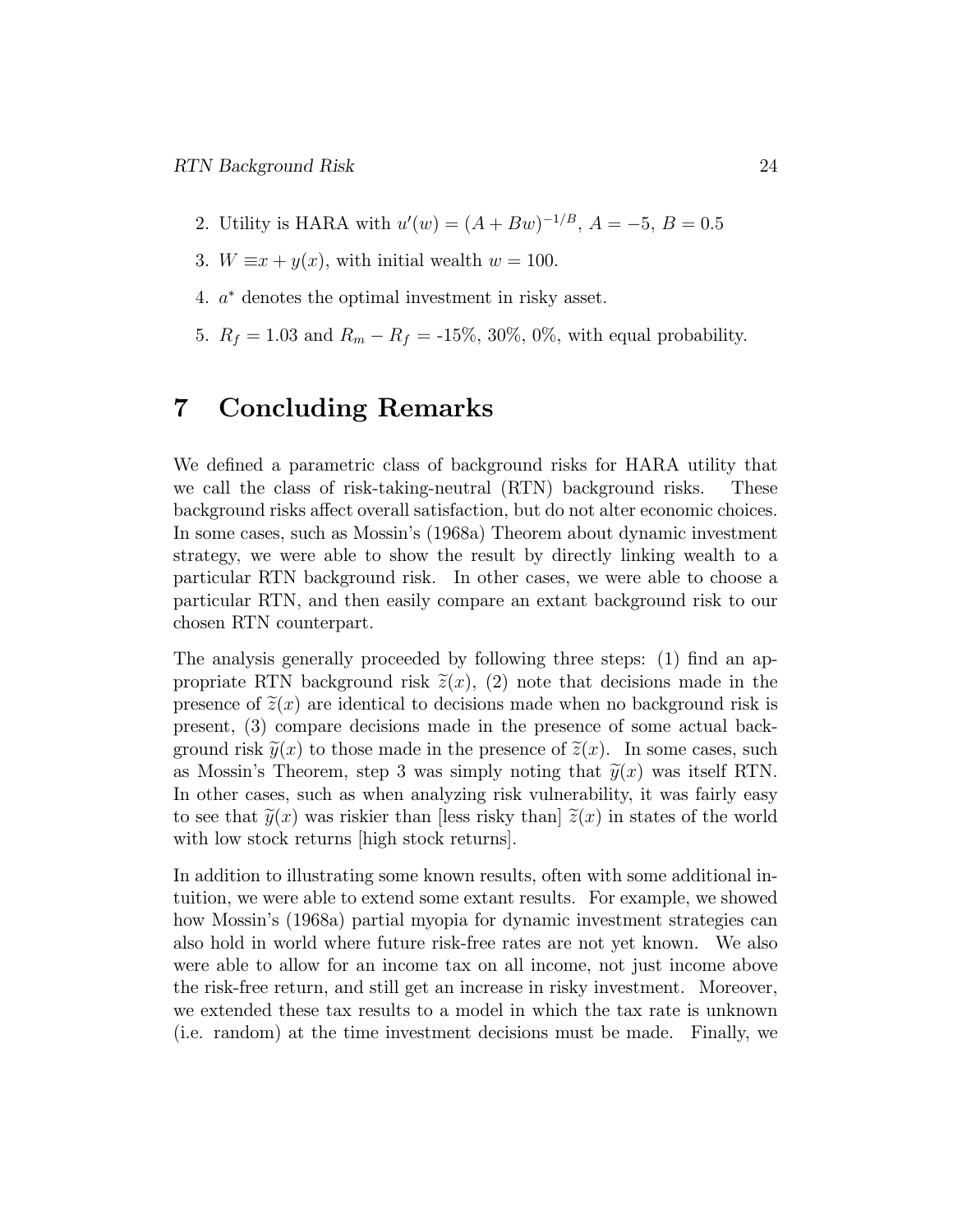presented a more general result about risk taking behavior in the presence of a linearly dependent background risk.

We wish to reiterate that our RTN class of background risks is not exhaustive in the sense that other background risks might also exhibit the property of not affecting decisions about the primary risk. Moreover, the RTN class of background risks as defined here is parametric, based upon the individual's HARA utility function. Still, we hope that the RTN class of background risks as defined in this paper can prove useful in deriving many new results, as well as better interpreting the intuition of many extant results.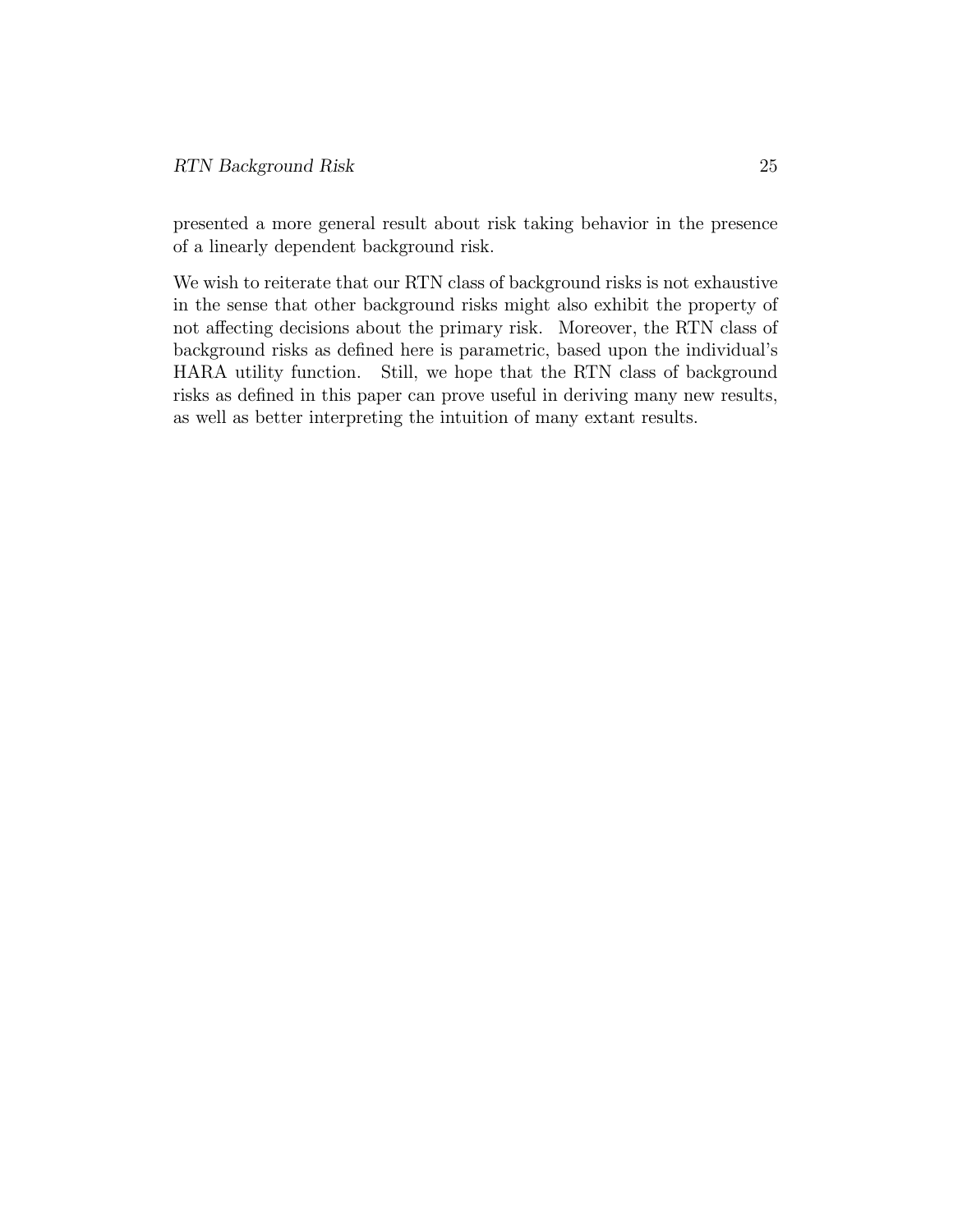## References

- [1] Brennan, Michael J. and Xia, Yihong. "Dynamic Asset Allocation under In
ation," Journal of Finance 57, 2002, pp. 1201-1238.
- [2] Campbell, John and Viceira, Luis. Strategic Asset Allocation, 2002, Oxford University Press: Oxford, UK.
- [3] Cass, David and Stiglitz, Joseph. "The Structure of Investor Preferences and Asset Returns, and Separability in Portfolio Allocation," Journal of Economic Theory 2, 1970, pp. 122-160.
- [4] Dana, Rose-Anne and Scarsini, Marco. "Optimal Risk Sharing with Background Risk," Journal of Economic Theory 133, 2007, pp. 152-176.
- [5] Doherty, Neil and Schlesinger, Harris. "Optimal Insurance in Incomplete Markets," Journal of Political Economy 91, 1983, pp. 1045-1054.
- [6] Domar, Evsey and Musgrave, Richard. "Proportional Income Taxation and Risk Taking," Quarterly Journal of Economics 58, 1944, pp. 388- 422.
- [7] Franke, Guenter; Schlesinger, Harris and Stapleton, Richard. "Multiplicative Background Risk," Management Science 52, 2006, pp. 146-153.
- [8] Franke, Guenter; Schlesinger, Harris and Stapleton, Richard. "Risk Taking with Additive and Multiplicative Background Risk," Journal of Economic Theory 146, 2002, pp. 1547-1568.
- [9] Gollier, Christian. The Economics of Risk and Time. Cambridge: MIT Press, 2001.
- [10] Gollier, Christian, and Pratt, John W. "Risk Vulnerability and the Tempering Effect of Background Risk." *Econometrica*, 64, 1996, pp. 1109-24.
- [11] Kihlstrom, Richard; Romer, David and Williams, Steve. "Risk Aversion with Random Initial Wealth", Econometrica 49, 1981, pp. 911-920.
- [12] Kimball, Miles S. "Standard Risk Aversion." *Econometrica* 61, 1993, pp. 589-611.